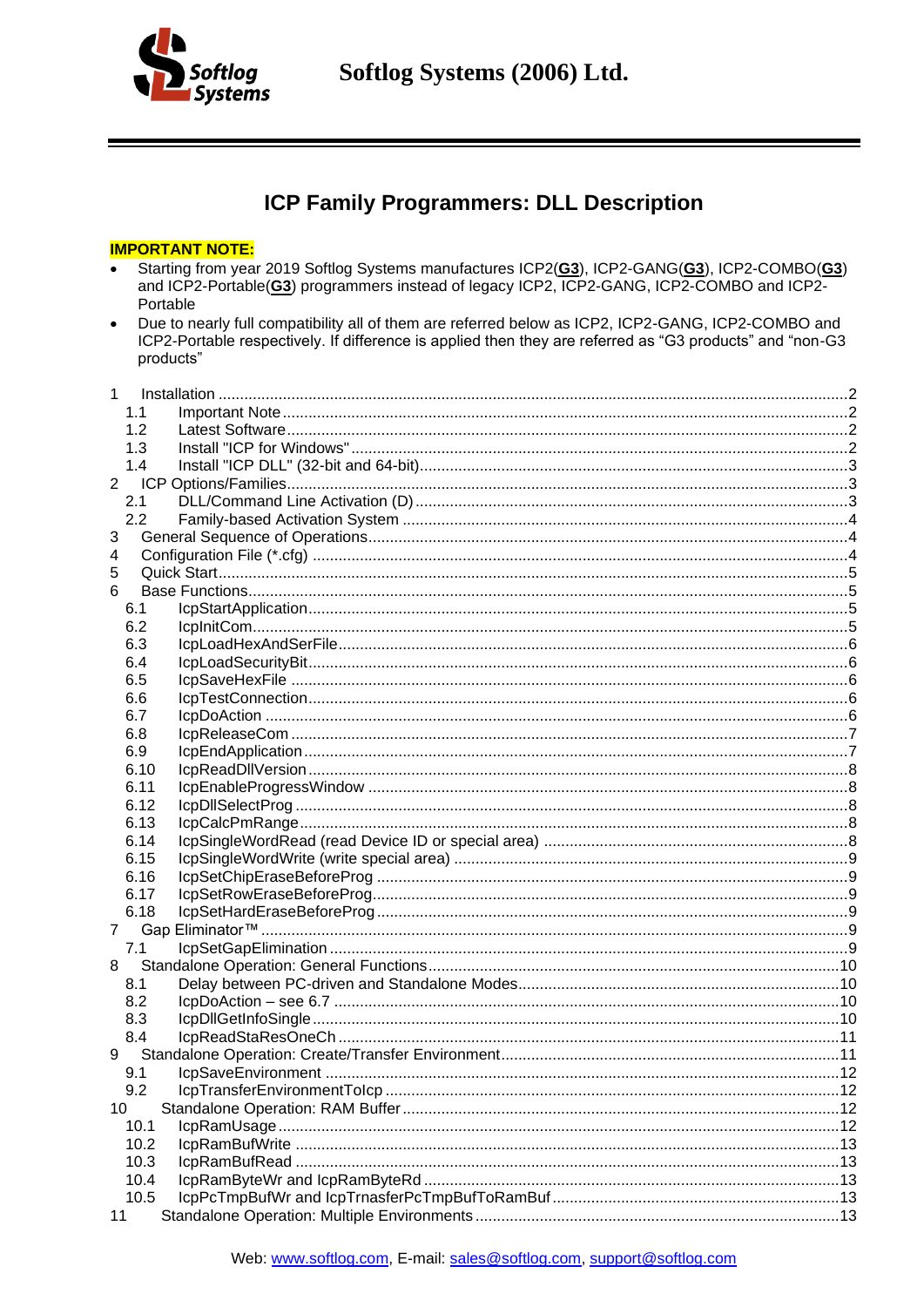| 11.1 |        |  |
|------|--------|--|
| 12   |        |  |
| 12.1 |        |  |
| 12.2 |        |  |
| 12.3 |        |  |
| 13   |        |  |
| 13.1 |        |  |
| 14   |        |  |
| 14.1 |        |  |
| 14.2 |        |  |
| 15   |        |  |
| 15.1 |        |  |
| 15.2 |        |  |
| 15.3 |        |  |
| 15.4 |        |  |
| 16   |        |  |
| 16.1 |        |  |
| 16.2 |        |  |
| 17   |        |  |
| 18   |        |  |
| 18.1 |        |  |
|      |        |  |
|      | 18.2.1 |  |
|      | 18.2.2 |  |
|      |        |  |
| 18.3 |        |  |
| 18.4 | 18.4.1 |  |
|      | 18.4.2 |  |
|      | 18.4.3 |  |
|      | 18.4.4 |  |
|      | 18.4.5 |  |
|      | 18.4.6 |  |
| 19   |        |  |
| 19.1 |        |  |
| 19.2 |        |  |
| 19.3 |        |  |
| 20   |        |  |
| 20.1 |        |  |
| 21   |        |  |
| 22   |        |  |
| 23   |        |  |
| 24   |        |  |
| 25   |        |  |
|      |        |  |

#### <span id="page-1-0"></span>**Installation**  $\mathbf 1$

#### <span id="page-1-1"></span> $1.1$ **Important Note**

<span id="page-1-2"></span>**IMPORTANT:** recompile your application every time you use new ICP DLL version

#### $1.2$ **Latest Software**

<span id="page-1-3"></span>Visit our site and get the latest software: http://www.softlog.com

#### $1.3$ Install "ICP for Windows"

- Run "ICP for Windows" setup file "IcpWin\_setup\_xxx.exe".  $\bullet$
- This manual presumes that you are familiar with "ICP for Windows" software  $\bullet$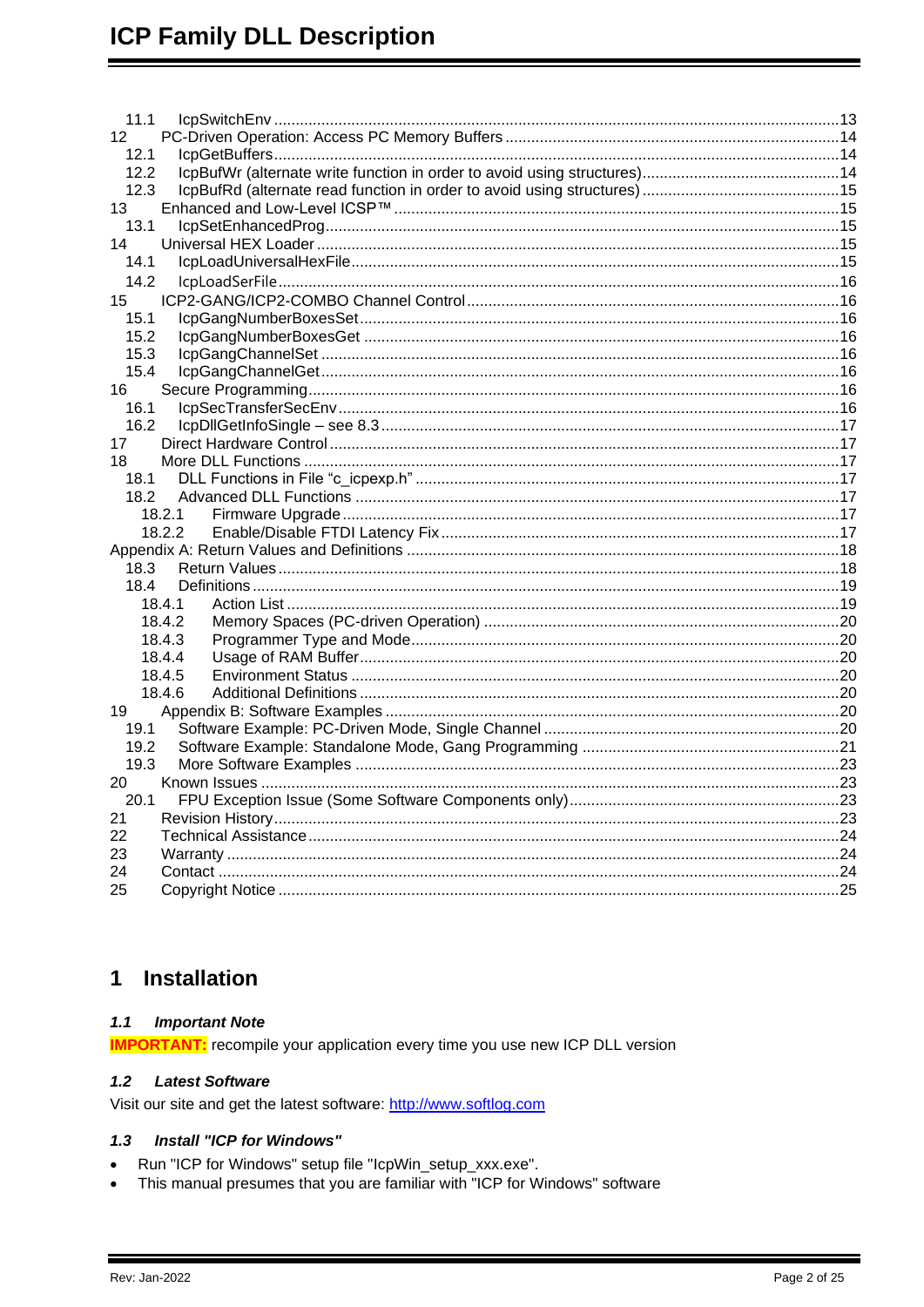### <span id="page-2-0"></span>*1.4 Install "ICP DLL" (32-bit and 64-bit)*

- Run DLL setup file "IcpDll\_setup\_dll\_xxx.exe"
- The following files will be installed to the default directory "C:\Softlog\IcpDll":

| ##  | <b>File Name</b>                       | <b>Description</b>                                      |
|-----|----------------------------------------|---------------------------------------------------------|
|     | 32-bit Package and common files        |                                                         |
| 1.  | IcpDII.dll                             | <b>ICP DLL</b>                                          |
| 2.  | IcpWinComLine.exe                      | ICP Command line utilities. See document                |
| 3.  | IcpWinAdvancedComLine.exe              | "ICP Command Line.pdf" for details                      |
| 4.  | c_icpexp.h                             | Header file with ICP DLL functions                      |
| 5.  | $fr\_exp.h$                            | Header file with ICP DLL definitions                    |
| 6.  | $fr\_icp2.h$                           | Header file with ICP2 hardware definitions              |
| 7.  | <b>DLL Description.pdf</b>             | This document                                           |
| 8.  | ICP Command Line.pdf                   | ICP Command line utility description                    |
| 9.  | ICP2 - FTM Functions.pdf               | Description of ICP FTM (final test machine) functions   |
| 10. | \Lib Borland\lcpDll.lib                | LIB file for Borland C Builder                          |
| 11. | \Lib_Microsoft\lcpDll.lib              | LIB file for Microsoft C++                              |
| 12. | \VB_Microsoft\c_icpexp.bas             | Header file with ICP DLL functions for Microsoft Visual |
|     |                                        | Basic                                                   |
|     | 64-bit Package                         |                                                         |
| 13. | \x64_Package\lcpDll.dll                | ICP DLL (64-bit)                                        |
| 14. | \x64_Package\lcpWinComLine.exe         | ICP Command line utilities (64-bit)                     |
| 15. | \x64_Package\IcpWinAdvancedComLine.exe |                                                         |
| 16. | \x64_Package\Lib_Microsoft\lcpDll.lib  | LIB file for Microsoft $C++$ (64-bit)                   |

# <span id="page-2-1"></span>**2 ICP Options/Families**

#### <span id="page-2-2"></span>*2.1 DLL/Command Line Activation (D)*

- DLL/Command Line Activation (D) should be present in order to use DLL functions or/and the Command Line utilities. Order Softlog programmers with "D" suffix, for example ICP2(G3)-**D** or ICP2GANG(G3)-**D** or activate "D" remotely
- Use the following sequence to validate your ICP firmware options:
	- connect the programmer unit to the PC
	- run "ICP for Windows"
	- if programmer is connected and communication is OK then press "Details" button on "About" screen
	- if incorrect COM is selected then open "Communication→RS-232/USB/LAN COM", select the detected COM and press OK, then press "Details" as specified above

| About                                                                                                        |                                                                                                                                                                                                             |                                                                                                             |                                                                                                   |
|--------------------------------------------------------------------------------------------------------------|-------------------------------------------------------------------------------------------------------------------------------------------------------------------------------------------------------------|-------------------------------------------------------------------------------------------------------------|---------------------------------------------------------------------------------------------------|
|                                                                                                              | <b>ICP</b> Family<br>Production Quality In-Circuit Programmer                                                                                                                                               | Details                                                                                                     |                                                                                                   |
| Programmer:<br>Software Version:<br>DLL Version:<br>Firmware Version:<br>Firmware ID:<br>Bootloader Version: | ICP2(G3)<br>12.1.3a 29-Jan-22<br>12.1.3a 29Jan-22<br>35.3<br>9A1D54-0011-02<br>1.3                                                                                                                          | Common Settings<br>(D) DLL/Com. Line Activation Yes<br>(S) Security Activation<br>-ICP2 Settings            | Yes                                                                                               |
|                                                                                                              | Copyright(c) Softlog Systems (2006) Ltd. 1996-2022<br>Protect your IP with Secure Programming Feature<br>Contact Softlog Systems for details:<br>E-mail: support@softlog.com<br>Web: http://www.softlog.com | On-Board Flash Memory<br>Power<br>Interface<br>Internal Mode<br>Internal Module<br>Microcontroller Revision | 32MByte (W25Q256FV/JV)<br><b>USB Powered</b><br><b>USB</b><br>Single channel ICP2<br>ICP3M<br>0x0 |
| 0K                                                                                                           | Families<br>Details                                                                                                                                                                                         |                                                                                                             | OK                                                                                                |

• Temporary DLL activation is available for test purposes, contact Softlog Systems for more details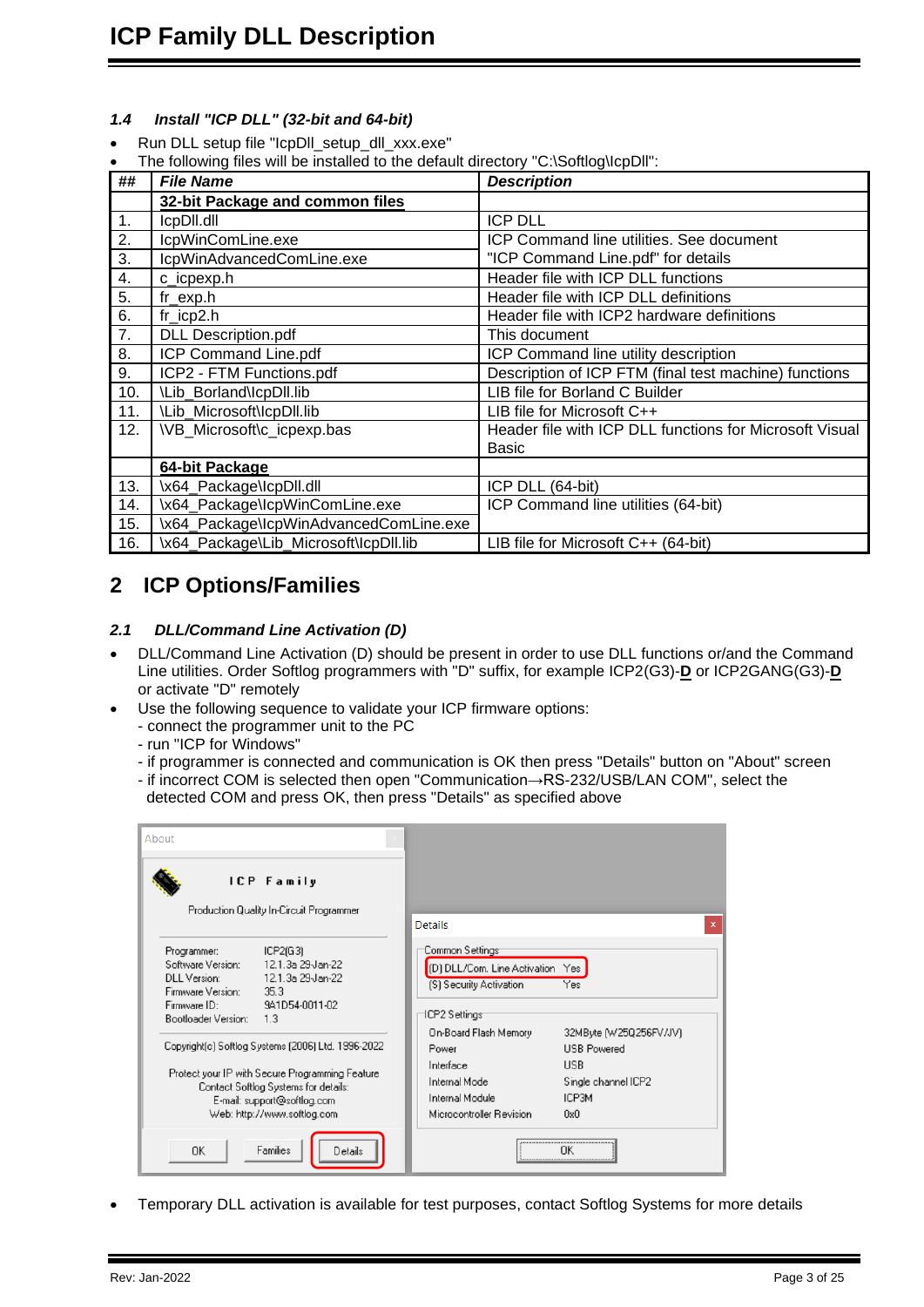#### <span id="page-3-0"></span>*2.2 Family-based Activation System*

- Starting from July-2021 ICP2 G3 family programmers are activated by device/microcontroller family/algorithm
- New installed software without activation will not work with non-Microchip/Atmel devices (for example STM, NXP, Nordic, etc.)
- Microchip/Atmel devices and serial EEPROM/flash memories will function without change
- You can always downgrade your existing ICP2 G3 programmers and use previous software/firmware
- Temporary family activation is available for test purposes
- Contact us for more info: [support@softlog.com](mailto:support@softlog.com)
- Observe activated families as shown below

| About                                                                                                                                                                                                       | <b>Activated Families</b>                                  |                                                          |                              |
|-------------------------------------------------------------------------------------------------------------------------------------------------------------------------------------------------------------|------------------------------------------------------------|----------------------------------------------------------|------------------------------|
| <b>ICP</b> Family                                                                                                                                                                                           |                                                            | Double-click on Family/Algorithm to view related devices |                              |
| Production Quality In-Circuit Programmer                                                                                                                                                                    | Family/Algorithm No.                                       | Description                                              | <b>Activation Status</b>     |
|                                                                                                                                                                                                             | 38                                                         | Standard I2C EEPROM ICs                                  | Yes                          |
|                                                                                                                                                                                                             | 59                                                         | Microchip/Atmel, ATmega/ATtiny with SPI/JTAG             | Yes                          |
| Programmer:<br>ICP2(G3)<br>Software Version:<br>12.1.3a 29-Jan-22                                                                                                                                           | 60                                                         | Microchip/Atmel, Cortex M4/M7                            | Yes                          |
| DLL Version:                                                                                                                                                                                                | 67                                                         | STM, STM32L0xx/1xx                                       | Yes                          |
| 12.1.3a 29 Jan-22                                                                                                                                                                                           | 68                                                         | STM, STM32L4xx/G4xx/G0xx/WB/WL                           | Yes                          |
| Firmware Version:<br>35.3                                                                                                                                                                                   | 69                                                         | Nordic. nRF51xxx/52xxx                                   | Yes                          |
| 9A1D54-0011-02<br>Firmware ID:                                                                                                                                                                              | 77                                                         | Standard Microwire EEPROM ICs                            | Yes                          |
| Bootloader Version:<br>1.3                                                                                                                                                                                  | 81                                                         | Standard SPI Flash ICs                                   | Yes                          |
| Copyright(c) Softlog Systems (2006) Ltd. 1996-2022<br>Protect your IP with Secure Programming Feature<br>Contact Softlog Systems for details:<br>E-mail: support@softlog.com<br>Web: http://www.softlog.com |                                                            |                                                          |                              |
| <b>OK</b><br>Families<br>Details                                                                                                                                                                            | Show families<br>C All families<br>G<br>Activated families | <b>OK</b>                                                | Export all activated devices |

### <span id="page-3-1"></span>**3 General Sequence of Operations**

| <b>Step</b> | <b>Function</b>        | <b>Description</b>                          | Usage                                                                                                                                                                 |
|-------------|------------------------|---------------------------------------------|-----------------------------------------------------------------------------------------------------------------------------------------------------------------------|
| $1_{\cdot}$ | IcpStartApplication()  | Starts ICP application                      | Should be called once before other ICP<br>DLL functions can be called, mandatory.<br>Next call can be only done after application<br>is closed by IcpEndApplication() |
| 2.          | IcpInitCom()           | Initializes COM port                        | Once, mandatory if communication is<br>required. Next call can be done after COM<br>is released by IcpReleaseCom()                                                    |
| 3.          | IcpLoadHexAndSerFile() | Loads hex and/or<br>serialization files     | Once or repeated,<br>mandatory in PC-driven mode                                                                                                                      |
| 4.          | IcpDoAction()          | Executes action according<br>to ACTION LIST | Once or repeated, not mandatory                                                                                                                                       |
| 5.          | IcpReleaseCom()        | Releases COM port                           | Once or repeated, not mandatory                                                                                                                                       |
| 6.          | IcpEndApplication()    | Closes the application                      | Once, mandatory                                                                                                                                                       |

# <span id="page-3-2"></span>**4 Configuration File (\*.cfg)**

Function IcpStartApplication() uses ICP configuration file ("icp01.cfg") as a parameter. The following procedure is recommended for preparing "icp01.cfg: file:

- Run "ICP for Windows" software
- Select programmer: "Programmer → Select Programmer"
- Select COM: "Communication → RS-232/USB/LAN COM"
- Select device to be programmed: "Device  $\rightarrow$  Select by Name"
- Set desired voltages, etc.: "Options → Voltages"
- Validate that interactive programming works correctly
- Export configuration file: "File  $\rightarrow$  Export Configuration (CFG) File..."
- Exit the software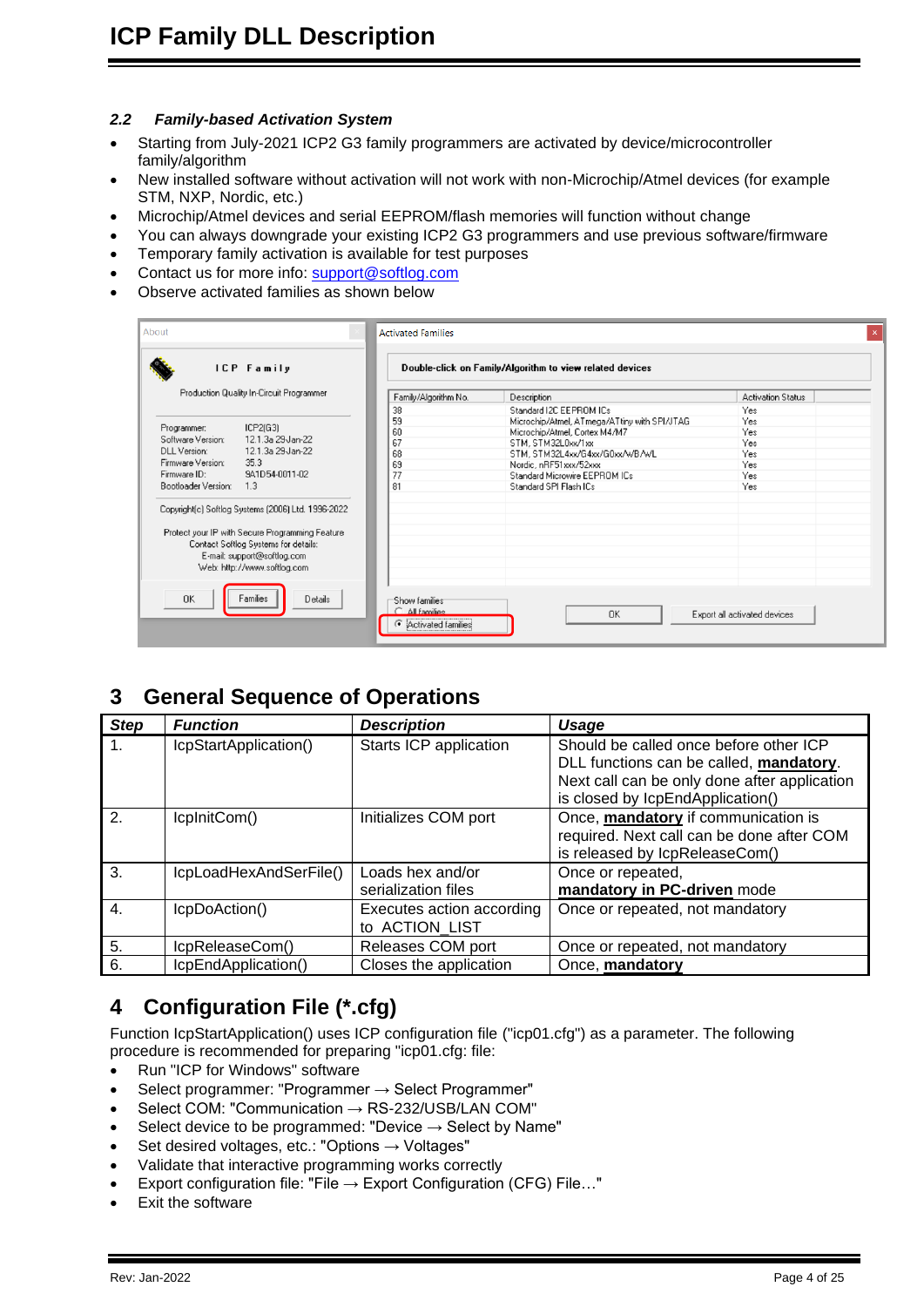# <span id="page-4-0"></span>**5 Quick Start**

Note: example below is shown for 32-bit version

- Install ICP DLL as described in chapter [1](#page-1-0) to directory "C:\Softlog\IcpDll"
- Prepare "icp01.cfg" file as described in chapter [4](#page-3-2)
- Create project directory, for example **"C:\MyProject"**
- Run Visual C++ and create a new project, for example **Project1**
- Copy ICP DLL files from "C:\Softlog\IcpDll" as follows:
	- to **"C:\MyProject"**:
		- "c\_icpexp.h"
		- "fr\_exp.h"
		- "IcpDll.lib" (from "C:\Softlog\IcpDll\Lib\_Microsoft")
	- to **"C:\MyProject\Debug"**:
	- Icp01.cfg
	- IcpDll.dll
- Define "IcpDII.lib" as a part of the project:
	- Visual Studio C++ 6.0:
		- select menu item "Project->Settings"
		- select tab Link
		- select mode "All Configurations" in combo box "Settings For"
		- fill field "Object/library modules" with string "IcpDll.lib"
		- press OK
	- Visual Studio C++ 2008:
		- select menu item "Project->Properties"
		- select tree items "Linker->Input"
		- select mode "All Configurations" in combo box "Configuration"
		- fill field "Additional Dependencies" with string "IcpDII.lib"
		- press OK
- Write a simple PC-driven application see example in chapter [19.1](#page-19-6)
- Select **Debug** mode, compile and run the application
- After debugging is done copy files "Icp01.cfg" and "IcpDll.dll" from directory **"C:\MyProject\Debug"** to **"C:\MyProject\Release"**
- Select **Release** mode, compile and run the application

### <span id="page-4-1"></span>**6 Base Functions**

#### <span id="page-4-2"></span>*6.1 IcpStartApplication*

| <b>Description:</b> | Starts application and loads configuration file                     |
|---------------------|---------------------------------------------------------------------|
| <b>Prototype:</b>   | int DLL_FUNC lcpStartApplication (char *aFileCfg)                   |
| <b>Parameters:</b>  | aFileCfg - ICP configuration file to be loaded, usually "icp01.cfg" |

**Example:** int Stat = IcpStartApplication ("c:\MyProject\Icp01.cfg");

#### <span id="page-4-3"></span>*6.2 IcpInitCom*

| <b>Description:</b> | Initializes RS-232/USB/LAN COM port                                 |                                                                                                                                                                                       |  |
|---------------------|---------------------------------------------------------------------|---------------------------------------------------------------------------------------------------------------------------------------------------------------------------------------|--|
| Prototype:          | int DLL_FUNC lcplnitCom (int aOverCfg, int aComPort, int aBaudRate) |                                                                                                                                                                                       |  |
| <b>Parameters:</b>  | aOverCfg:<br>aPort:<br>aBaudRate:                                   | 0-gets communication parameters from *.cfg file<br>1-overrides *.cfg file with aPort and aBaudRate<br>0=COM1, 1=COM2, , 254=COM255 (DOS-style)<br>see enum BAUD RATES (file fr exp.h) |  |
|                     |                                                                     |                                                                                                                                                                                       |  |

**Example:** Stat = lcplnitCom( 0, 0, 0 ); //use settings from \*.cfg file

#### **Baud Rates:**

| - USB connection:    | G3 programmers - BAUD 921K, non-G3: BAUD 460K |
|----------------------|-----------------------------------------------|
| - RS-232 connection: | BAUD 115K                                     |
| - LAN connection:    | BAUD 460K                                     |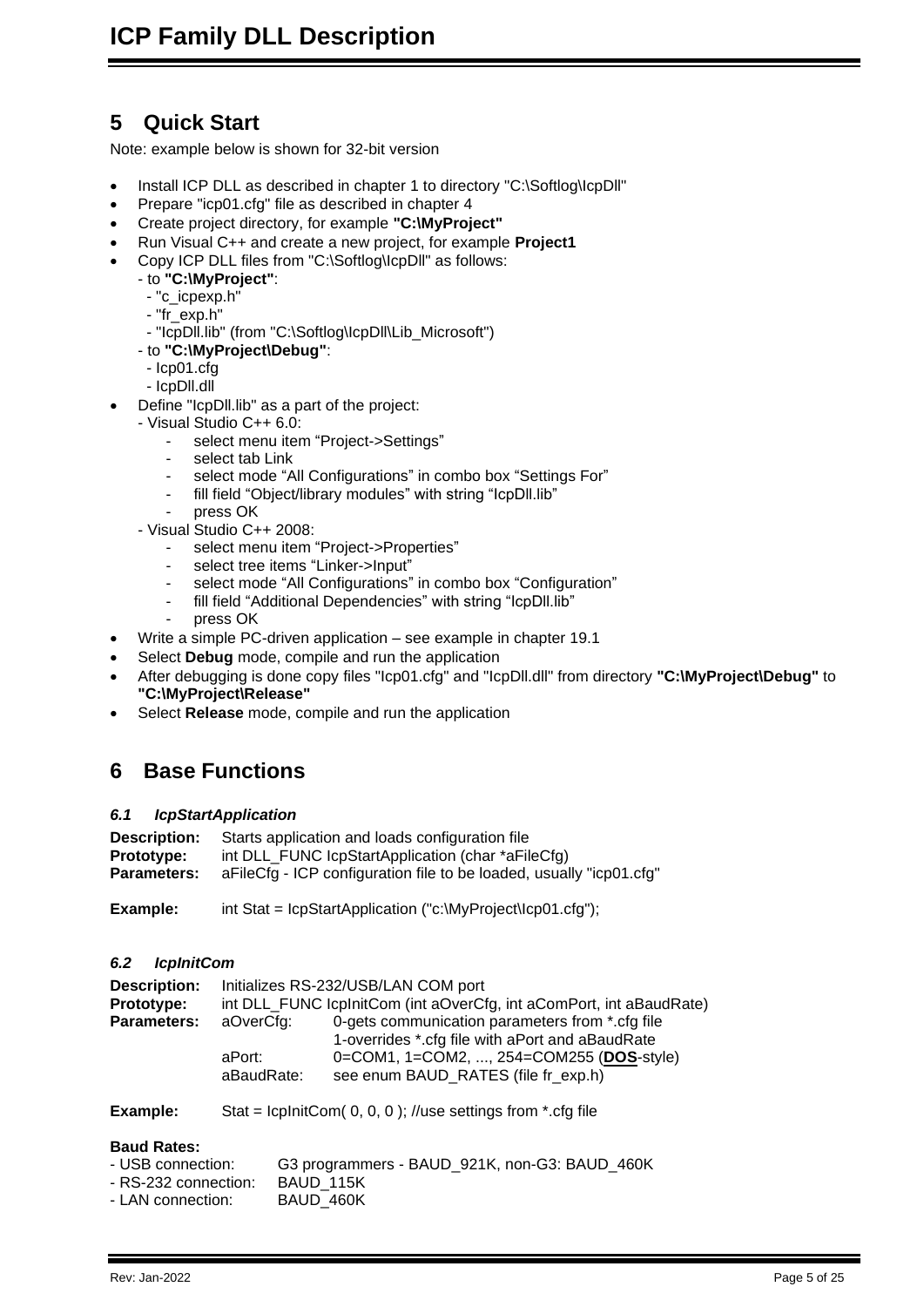- if you are not sure about the baud rate then set BAUD\_115K and the DLL will find the required baud rate - if you use physical RS-232 COM port then always use BAUD\_115K

#### <span id="page-5-0"></span>*6.3 IcpLoadHexAndSerFile*

| Description:<br>Prototype:<br><b>Parameters:</b> | Loads HEX and serialization files<br>int DLL FUNC IcpLoadHexAndSerFile (char *aFileHex, char *aFileSer)<br>aFileHex - pointer to char string that contains HEX file name<br>aFileSer - pointer to char string that contains serialization file name |
|--------------------------------------------------|-----------------------------------------------------------------------------------------------------------------------------------------------------------------------------------------------------------------------------------------------------|
| Example 1:                                       | Stat = lcpLoadHexAndSerFile ("c:\MyProject\1.hex", "c:\MyProject\1.ser");                                                                                                                                                                           |
| Example 2:                                       | Stat = lcpLoadHexAndSerFile ("c:\MyProject\1.hex", ""); //hex file only                                                                                                                                                                             |
| Example 3:                                       | Stat = lcpLoadHexAndSerFile ("", "c:\MyProject\1.ser"); //serialization file<br>//only (standalone operation)                                                                                                                                       |
| 6.4                                              | <i><b>IcpLoadSecurityBit</b></i>                                                                                                                                                                                                                    |
| <b>Description:</b>                              | Loads security bit to programming buffer for devices with unmapped security bit (i.e. if it<br>can't be got from HEX file). Example: ATSAMC21 family                                                                                                |

<span id="page-5-1"></span>

| <b>Prototype:</b>  | int DLL_FUNC lcpLoadSecurityBit(int aOn); |
|--------------------|-------------------------------------------|
| <b>Parameters:</b> | //aOn: 1=Enable, 0=Disable (default)      |

#### Notes:

- this function does nothing for devices with mapped security/protection bit(s)

Enables CMPA lock for LPC5500 family

- this operation doesn't execute programming itself, IcpDoAction() with ACT\_PROG parameter should be called

#### <span id="page-5-2"></span>*6.5 IcpSaveHexFile*

| <b>Description:</b> | Saves programming buffers into a HEX file |
|---------------------|-------------------------------------------|
| <b>Prototype:</b>   | IcpSaveHexFile (const char *aFileHex);    |
| <b>Parameters:</b>  | aFileHex - HEX file path/name             |

<means communication error>

#### <span id="page-5-3"></span>*6.6 IcpTestConnection*

| <b>Description:</b> | Description: communicates with the programmer as follows:      |
|---------------------|----------------------------------------------------------------|
|                     | - if ICP2 then with ICP2                                       |
|                     | - if GANG/COMBO then with channel 2                            |
|                     | - if GANG/COMBO(single channel) then with the selected channel |
|                     | No LEDs are activated on the programmer (blind connection)     |
| Prototype:          | int DLL FUNC IcpTestConnection(void)                           |
| <b>Parameters:</b>  | None                                                           |
| Example:            | int err= lcpTestConnection();                                  |
|                     | if (err != $AUTO_OK$ ) //(see errorcodes in chapter 0)         |

#### <span id="page-5-4"></span>*6.7 IcpDoAction*

| <b>Description:</b> | Executes programming, verification and other actions specified in<br>enum ACTION LIST - see 18.4.1                                                                                                               |  |
|---------------------|------------------------------------------------------------------------------------------------------------------------------------------------------------------------------------------------------------------|--|
| Prototype:          | int DLL FUNC IcpDoAction(<br>int aAction,<br>unsigned int aMemorySpace,<br>unsigned int aPmUserRange,<br>unsigned int aPmAddrBeg,<br>unsigned int aPmAddrEnd,<br>unsigned int aSaveResult,<br>char* aReadFile ); |  |
| <b>Parameters:</b>  | aAction: one of values of ACTION LIST. Note: ICP software automatically removes memory<br>spaces which do not exist in the selected device<br>aMemorySpace: sum of memory spaces - see MEMORY_SPACES in 18.4.2   |  |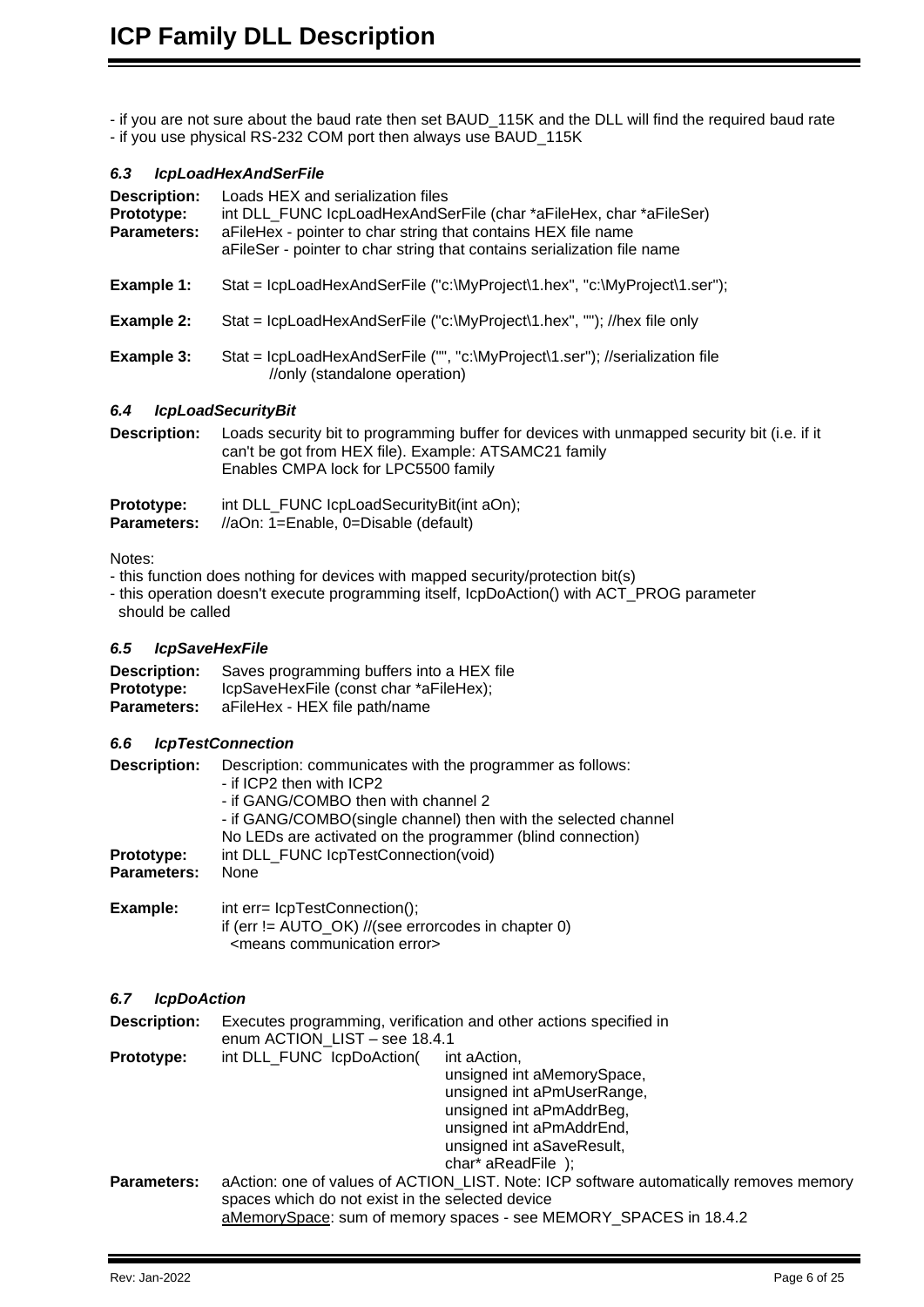| aPmUserRange: | 0-use full PM range,                                    |
|---------------|---------------------------------------------------------|
|               | 1-override with aPmAddrBeg and aPmAddrEnd               |
| aPmAddrBeg:   | start address of PM (if aPmUserRange=1)                 |
| aPmAddrEnd:   | end address of PM (if aPmUserRange=1)                   |
| aSaveResult:  | 1-operation result will be written to file "auto01.res" |
| aReadFile:    | hex file to be saved after read (if aAction=ACT_READ)   |
|               |                                                         |

**Example 1 (PC-driven mode):** Program (and verify) entire chip

| int Stat = IcpDoAction( ACT_PROG, |                | $//$ aAction   |
|-----------------------------------|----------------|----------------|
|                                   | ALL_SPACE,     | //aMemorySpace |
|                                   | υ.             | //aPmUserRange |
|                                   | 0.             | //aPmAddrBeg   |
|                                   | 0.             | //aPmAddrEnd   |
|                                   | 0,             | //aSaveResult  |
|                                   | $\mathbf{w}$ . | //aReadFile    |
|                                   |                |                |

**Example 2 (PC-driven mode):** Verify locations 0x0020-0x003F of PM

| $Stat = lcpDoAction($ | ACT VER,  | //aAction      |
|-----------------------|-----------|----------------|
|                       | PM SPACE, | //aMemorySpace |
|                       |           | //aPmUserRange |
|                       | 0x0020,   | //aPmAddrBeg   |
|                       | 0x003F,   | //aPmAddrEnd   |
|                       | O,        | //aSaveResult  |
|                       | "").      | //aReadFile    |

|                        | <b>Example 3 (PC-driven mode):</b> Read entire chip to file "c:\prj\hex1.hex" |                |
|------------------------|-------------------------------------------------------------------------------|----------------|
| $State = IcpDoAction($ | ACT_READ,                                                                     | //aAction      |
|                        | ALL SPACE,                                                                    | //aMemorySpace |
|                        | 0,                                                                            | //aPmUserRange |
|                        | 0.                                                                            | //aPmAddrBeg   |
|                        | 0.                                                                            | //aPmAddrEnd   |
|                        | 0.                                                                            | //aSaveResult  |
|                        | " $c:\pi\text{-}\text{-}\text{-}\text{-}$ "c:\pri\hex1.hex");                 | //aReadFile    |

**Example 4 (Standalone mode):** Program (and verify) all chip(s)

| int Stat = IcpDoAction( ACT_STA_PROG, |            | $//$ aAction            |
|---------------------------------------|------------|-------------------------|
|                                       | ALL SPACE, | //aMemorySpace (Note 1) |
|                                       | O.         | //aPmUserRange          |
|                                       | 0.         | //aPmAddrBeg            |
|                                       | 0.         | //aPmAddrEnd            |
|                                       | 0.         | //aSaveResult           |
|                                       | $\omega$ . | //aReadFile             |

Note 1: aMemorySpace parameter does not affect standalone operation since memory space is selected according to environment settings saved in ICP2 internal flash memory

#### <span id="page-6-0"></span>*6.8 IcpReleaseCom*

| <b>Description:</b> | Releases serial communication port |
|---------------------|------------------------------------|
| <b>Prototype:</b>   | int DLL FUNC IcpReleaseCom (void)  |
| <b>Parameters:</b>  | <b>None</b>                        |

<span id="page-6-1"></span>**Example:** Stat = IcpReleaseCom();

#### *6.9 IcpEndApplication*

| <b>Description:</b> | Terminates ICP DLL application        |
|---------------------|---------------------------------------|
| <b>Prototype:</b>   | int DLL_FUNC IcpEndApplication (void) |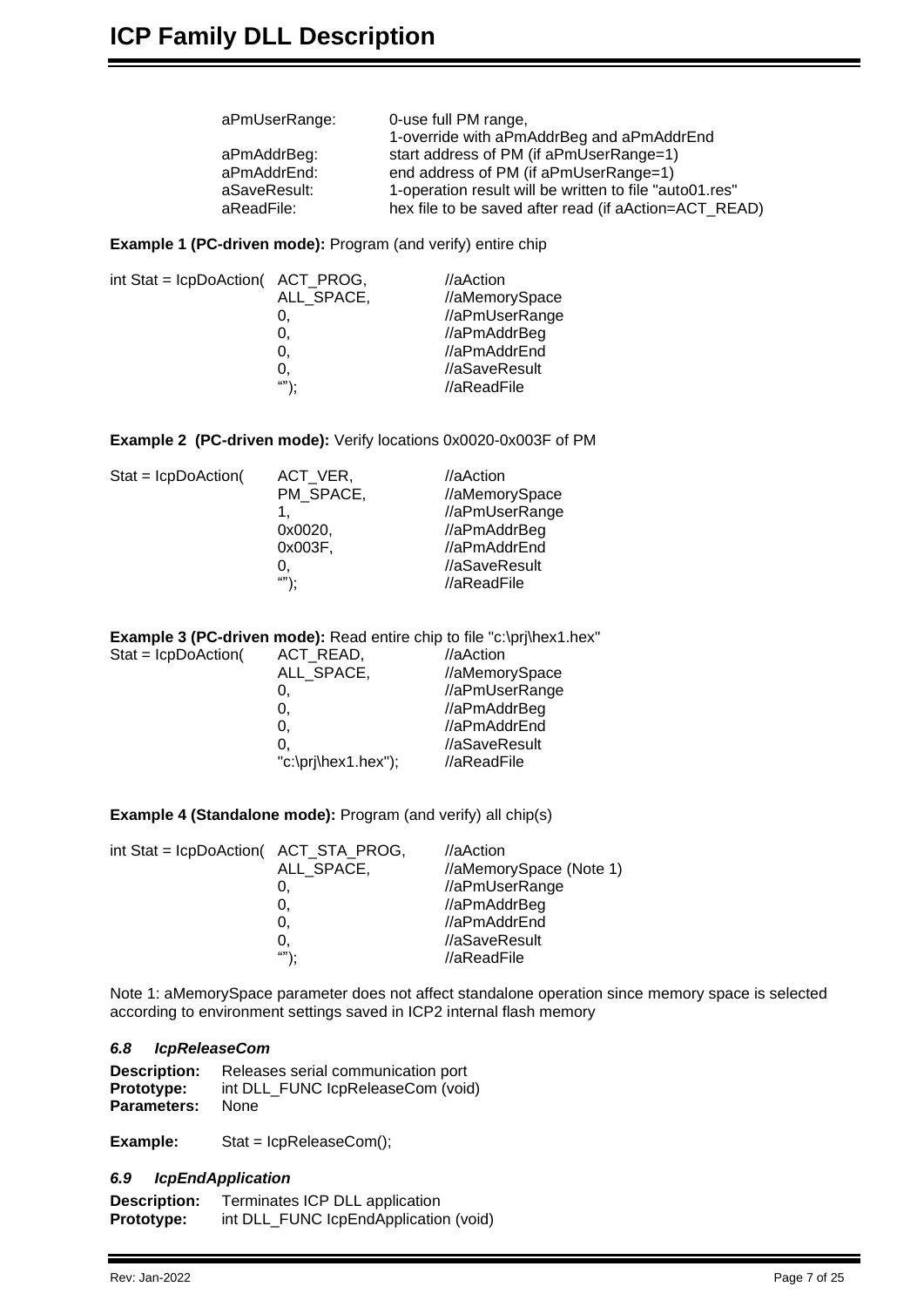<span id="page-7-2"></span><span id="page-7-1"></span><span id="page-7-0"></span>

| <b>Parameters:</b>                                      | None                                                                                                                                                                                                                                                                                               |
|---------------------------------------------------------|----------------------------------------------------------------------------------------------------------------------------------------------------------------------------------------------------------------------------------------------------------------------------------------------------|
| Example:                                                | $Stat = lcpEndApplication();$                                                                                                                                                                                                                                                                      |
| 6.10 IcpReadDIIVersion                                  |                                                                                                                                                                                                                                                                                                    |
| <b>Description:</b><br>Prototype:<br><b>Parameters:</b> | Gets DLL version string<br>int DLL_FUNC lcpReadDIIVersion (char *dllSoftwareVer)<br>dllSoftwareVer - pointer to DLL version string                                                                                                                                                                 |
| Example:                                                | char DIIVersion[80];<br>Stat = IcpReadDIIVersion (DIIVersion);                                                                                                                                                                                                                                     |
|                                                         | 6.11 IcpEnableProgressWindow                                                                                                                                                                                                                                                                       |
| <b>Description:</b><br>Prototype:<br>Parameters:        | Enables/disables progress window (progress bar)<br>int DLL_FUNC lcpEnableProgressWindow(int aEnable);<br>aEnable: 0-disable, 1-enable                                                                                                                                                              |
| 6.12 IcpDIISelectProg                                   |                                                                                                                                                                                                                                                                                                    |
| <b>Description:</b>                                     | Selects programmer type and mode by overwriting value from *.cfg file,<br>useful to switch between ICP2-GANG/COMBO channels and standalone/PC-driven modes                                                                                                                                         |
| Prototype:<br><b>Parameters:</b>                        | int DLL_FUNC IcpDIISelectProg(int aProg, int aMode, int aCh)<br>aProg - programmer according to enum PROG_TYPE - see 18.4.3<br>aMode - mode of operation according to enum PROG_MODE - see 18.4.3<br>aCh - current channel for "GANG/COMBO-single channel" programmer, 0 for channel 1             |
|                                                         | Return Value: A) AUTO_OK if parameters are correct<br>B) -1: parameter 1 is not correct<br>-2: parameter 2 is not correct<br>-3: parameter 3 is not correct                                                                                                                                        |
| Example:                                                | Select channel 2 of ICP2-GANG/COMBO programmer for PC-driven operation,<br>then restore to GANG<br>IcpDIISelectProg(PROG_GANG4_SINGLECHAN, SPM_PCDRIVEN,1);<br>- execute desired PC-driven operations with channel 2<br>IcpDIISelectProg(PROG_GANG4, SPM_STANDALONE, 0); //restore GANG standalone |
| 6.13 IcpCalcPmRange                                     |                                                                                                                                                                                                                                                                                                    |
|                                                         | <b>WARNING:</b> this function is obsolete and may provide incorrect result for devices added after Jul-2018, use<br>Gap Eliminator instead - see paragraph 7                                                                                                                                       |
| <b>Description:</b><br>Prototype:                       | Calculates best of full PM range<br>int DLL_FUNC lcpCalcPmRange(unsigned int *aStartAddr,<br>unsigned int *aEndAddr,<br>int aWhichRange);                                                                                                                                                          |
|                                                         | 6.14 IcpSingleWordRead (read Device ID or special area)                                                                                                                                                                                                                                            |
| <b>Description:</b>                                     | Reads Device ID or data from special areas                                                                                                                                                                                                                                                         |
| Prototype:                                              | int DLL_FUNC lcpSingleWordRead (<br>int aLoadConfig,<br>int aAddrOrIncValue,<br>unsigned short *aWord);                                                                                                                                                                                            |
| <b>Parameters:</b>                                      | aLoadConfig: 1-access configuration memory, 0-access PM.<br>see "c_icp_exp.h" for more details                                                                                                                                                                                                     |

<span id="page-7-4"></span><span id="page-7-3"></span>**Example:** unsigned short dev\_id; Stat = IcpSingleWordRead(1, 6, &dev\_id); //for all PIC12F/16F families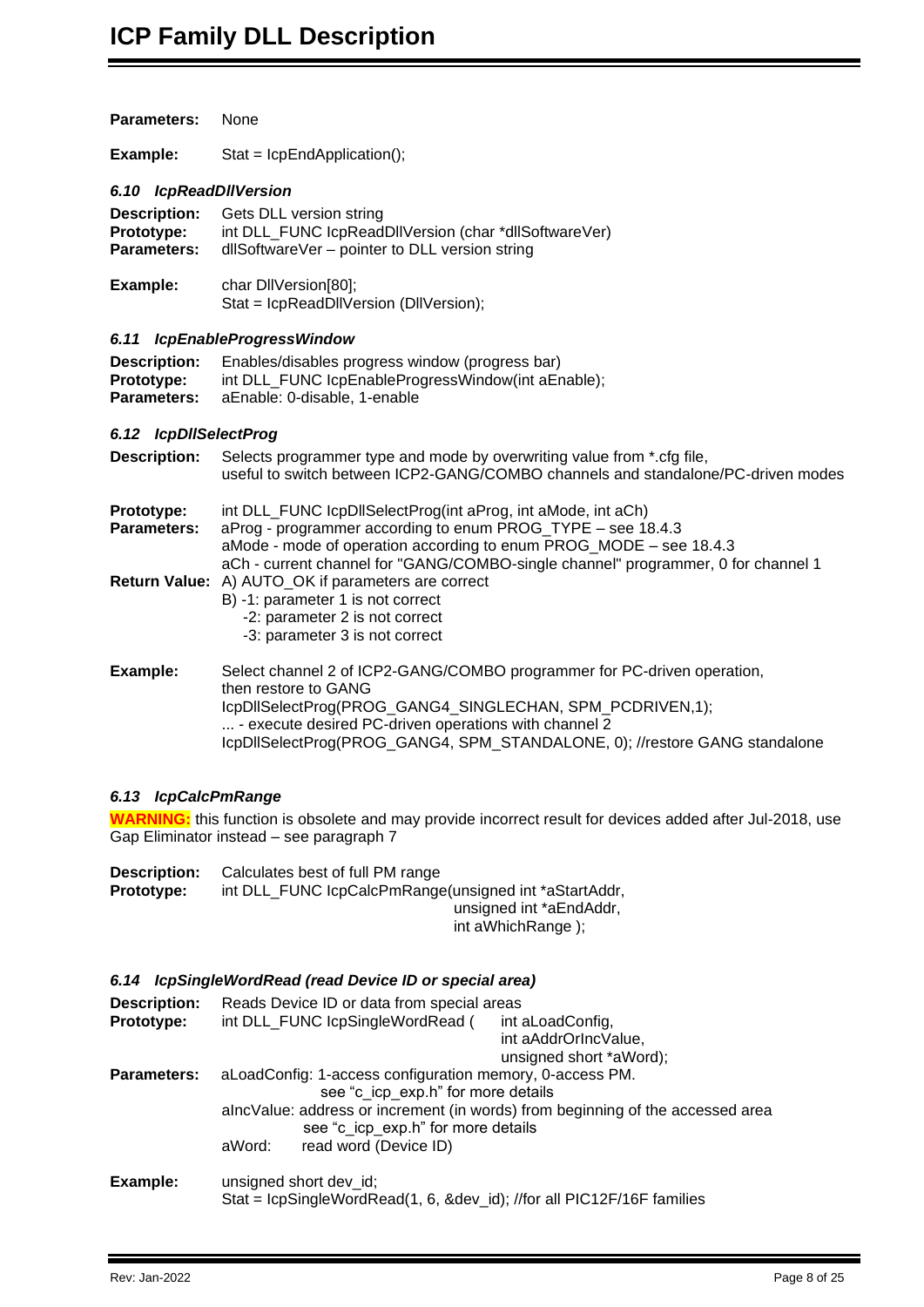Stat = IcpSingleWordRead(0, 0x3FFFFE, &dev\_id); //for all PIC18F families

Stat = IcpSingleWordRead(0, 0xFF0000, &dev\_id); //PIC24/dsPIC33: DEVID Stat = IcpSingleWordRead(0, 0xFF0002, &dev\_id); //PIC24/dsPIC33: DEVREV

#### <span id="page-8-0"></span>*6.15 IcpSingleWordWrite (write special area)*

<span id="page-8-1"></span>See "**c** icp exp.h" for details (device dependent)

#### *6.16 IcpSetChipEraseBeforeProg*

**Description:** Enables/disables bulk erase before programming (overrides settings from \*.CFG file) **Prototype:** void DLL\_FUNC IcpSetChipEraseBeforeProg(int aEraseOn) **Parameters:** 1-enable bulk erase, 0-disable bulk erase

**WARNING:** bulk erase must be enabled (default) for most of devices to keep endurance

#### <span id="page-8-2"></span>*6.17 IcpSetRowEraseBeforeProg*

| <b>Description:</b> | Enables/disables row/block erase before programming (overrides settings from *.CFG file) |
|---------------------|------------------------------------------------------------------------------------------|
| <b>Prototype:</b>   | void DLL FUNC IcpSetRowEraseBeforeProg(int aEraseOn)                                     |
| Parameters:         | 1-enable row/block erase, 0-disable row/block erase                                      |

NOTE: Row erase is available for limited number of devices – see ICP for Windows → Options → Preferences

#### <span id="page-8-3"></span>*6.18 IcpSetHardEraseBeforeProg*

**Description:** Enables/disables smart hardware erase (T\_DIO\_2 pin) before programming (overrides settings from \*.CFG file) **Prototype:** void DLL\_FUNC IcpSetHardEraseBeforeProg(int aEraseOn)<br>**Parameters:** 1-enable hardware erase. 0-disable hardware erase **Parameters:** 1-enable hardware erase, 0-disable hardware erase

Note: Hardware erase is available for limited number of devices (SAM E/S/V) - contact Softlog Systems for details

### <span id="page-8-4"></span>**7 Gap Eliminator™**

In addition to the critical data they carry, HEX files may also contain multiple empty areas (gaps). These gaps may come at the beginning, in the middle, or at the end of the HEX file. Thus, when programming a microcontroller, the empty bytes of a HEX file are also burned onto the microcontroller. Gap Eliminator™ feature solves this problem. Before a production run, it automatically analyzes the HEX file and effectively removes multiple gaps (up to five) from the PM (flash) and DM (EEPROM). This significantly reduces programming time and drives major cost savings for mass production operations

#### <span id="page-8-5"></span>*7.1 IcpSetGapElimination*

| <b>WARNING:</b>     | This function must be explicitly called since the Gap Eliminator is not enabled from the CFG<br>file |
|---------------------|------------------------------------------------------------------------------------------------------|
| <b>Description:</b> | Enables/disables Gap Eliminator™ for PM(flash) or/and DM(EEPROM)                                     |
| Prototype:          | int DLL FUNC IcpSetGapElimination(int aArea, int aEnable);                                           |
| <b>Parameters:</b>  | aArea: PM SPACE, DM SPACE or PM SPACE+DM SPACE<br>aEnable: 1-enable, 0-disable                       |
|                     | Return Value: 0-OK, -1: incorrect area is specified                                                  |
| Example:            | IcpSetGapElimination(PM SPACE+DM SPACE, 1); //enable Gap Eliminator™ for<br>//both PM and DM         |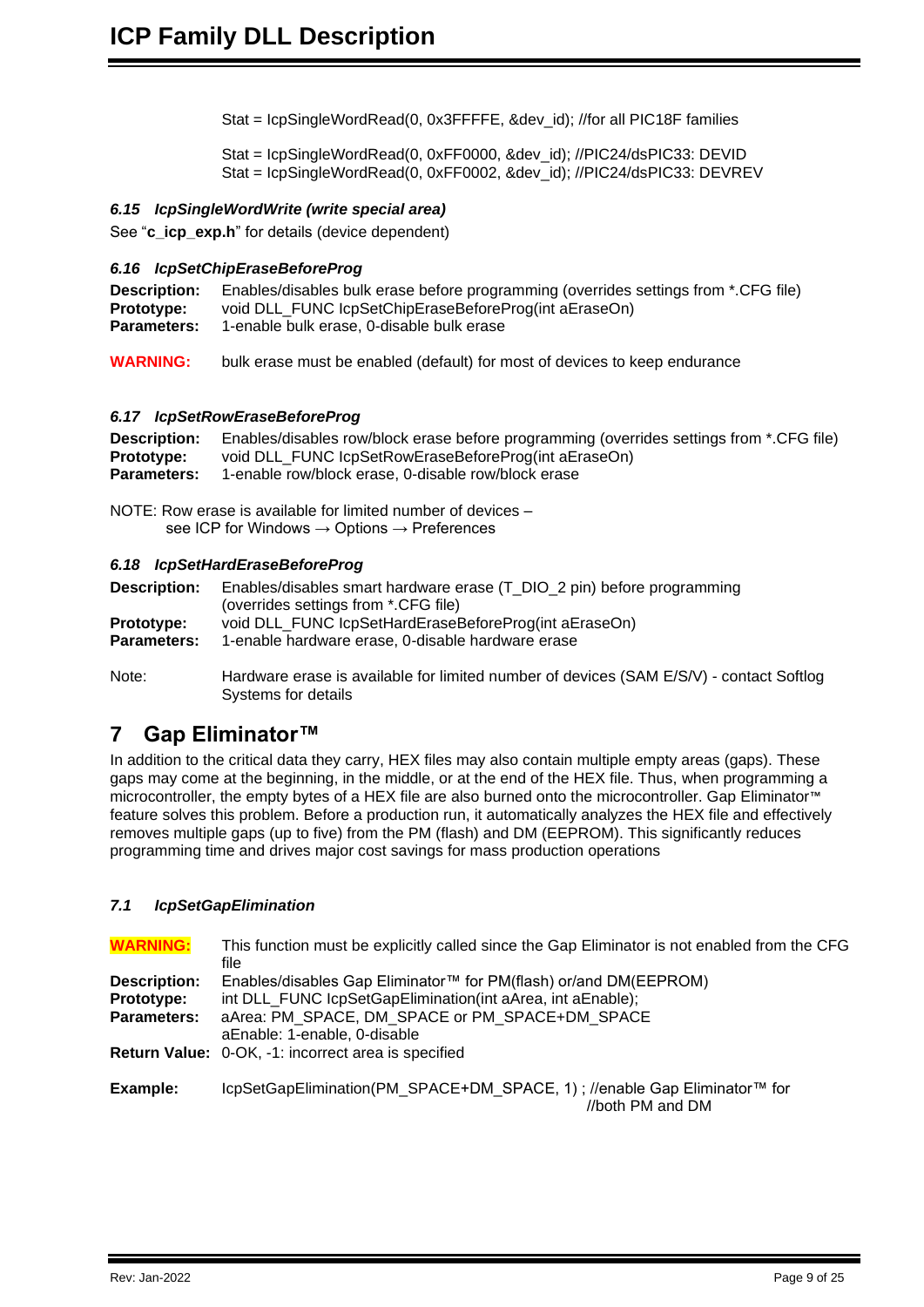## <span id="page-9-0"></span>**8 Standalone Operation: General Functions**

### <span id="page-9-1"></span>*8.1 Delay between PC-driven and Standalone Modes*

**IMPORTANT:** delay of at least 1000ms (1500ms is recommended) should be added between PC-driven and standalone mode functions - see example below and [19.2](#page-20-0) 

IcpDllSelectProg(PROG\_GANG4\_SINGLECHAN, SPM\_PCDRIVEN, <channel>); //select single-channel //programmer and PC-driven mode IcpDllGetInfoSingle(…); //get environment info from selected channel

IcpDllSelectProg(PROG\_GANG4, SPM\_STANDALONE, 0); //restore multi-channel programmer and //standalone mode for parallel programming **Sleep(1500)**; //delay should be at least 1 sec due to internal "dispatcher" delay in ICP firmware

err=IcpDoAction(ACT\_STA\_PROG, …); //standalone parallel programming

### <span id="page-9-2"></span>*8.2 IcpDoAction – see [6.7](#page-5-4)*

See IcpDoAction() with parameters ACT\_STA\_PROG, ACT\_STA\_GET\_RES and ACT\_STA\_START\_PROG

#### <span id="page-9-3"></span>*8.3 IcpDllGetInfoSingle*

enum INFO\_ICP\_OPTIONS {<br>INFO\_OPT\_DLL = 0x(  $INFO_OPT_DLL$  = 0x0001, //1-DLL activation enabled<br> $INFO_OPT_DSPIC$  = 0x0002, //1-dsPIC/PIC24 activation INFO\_OPT\_DSPIC = 0x0002, //1-dsPIC/PIC24 activation enabled<br>INFO\_OPT\_KEE = 0x0004, //1-Keeloq activation enabled INFO\_OPT\_KEE = 0x0004, //1-Keeloq activation enabled<br>INFO\_OPT\_SEC = 0x0008, //1-Security activation enabled  $= 0x0008$ , //1-Security activation enabled INFO\_OPT\_PIC32 = 0x0010 //1-PIC32 activation enabled }; #define INFO\_ID\_SIZE 3 //firmware ID length #define INFO\_GANG\_QUAN 64 //maximum number of GANG/COMBO channels typedef struct //info from one channel of ICP2/ICP2-GANG/ICP2-COMBO { int iValid;  $\frac{1}{1}$  information in this structure is valid unsigned short iProgType; //programmer type according to PROG\_TYPE unsigned short iFirmVer; //firmware version (H.L) unsigned char iIcpId[INFO\_ID\_SIZE]; //firmware ID (ICP serial number) unsigned short iBootVer; //bootloader version (H.L) unsigned short iIcpOpt; //ICP enabled options according to INFO\_ICP\_OPTIONS above unsigned short iFirmDevDb; //firmware device database version (H.L.) unsigned short iFirmPrjDb; //firmware project database version (H.L.) unsigned short iDIIDevDb; //DLL device database version (H.L.) unsigned short iDllPrjDb; //DLL project database version (H.L.) int iSecMode;  $\frac{1}{1}$  //security mode (1-secure environment now) int iEnvStat; //environment status according to enum PRJ\_VAL – see [18.4.5](#page-19-3) char iEnvHexFileName[SEC\_ID\_SIZE];//HEX file name inside the environment<br>unsigned short iEnvHexFileCs; //HEX file checksum (ICP2 legacy CS) //HEX file checksum (ICP2 legacy CS) char iSecIdName[SEC\_ID\_SIZE]; //Security ID name int iSecCntValue;  $\frac{1}{2}$  //value of non-volatile security counter int iSecCntInteg;  $\frac{1}{100}$  //security counter integrity (0-OK) //Added 18-Nov-17 int iProgG3;  $\frac{1}{1}$  //1=G3, 0=non-G3 products //Added 28-Feb-18 unsigned char iG3PcbType; //G3 programmer: PCB Type unsigned char iG3ProductId; //G3 programmer: Product ID (name) //Total number of \*\*\*bytes\*\*\* below must be \*\*\*128\*\*\* for compatibility<br>unsigned short iSqtpRemained: //G3 only, 25-Mar-19: SQTP re //G3 only, 25-Mar-19: SQTP remained numbers (0xFFFF=unlimited)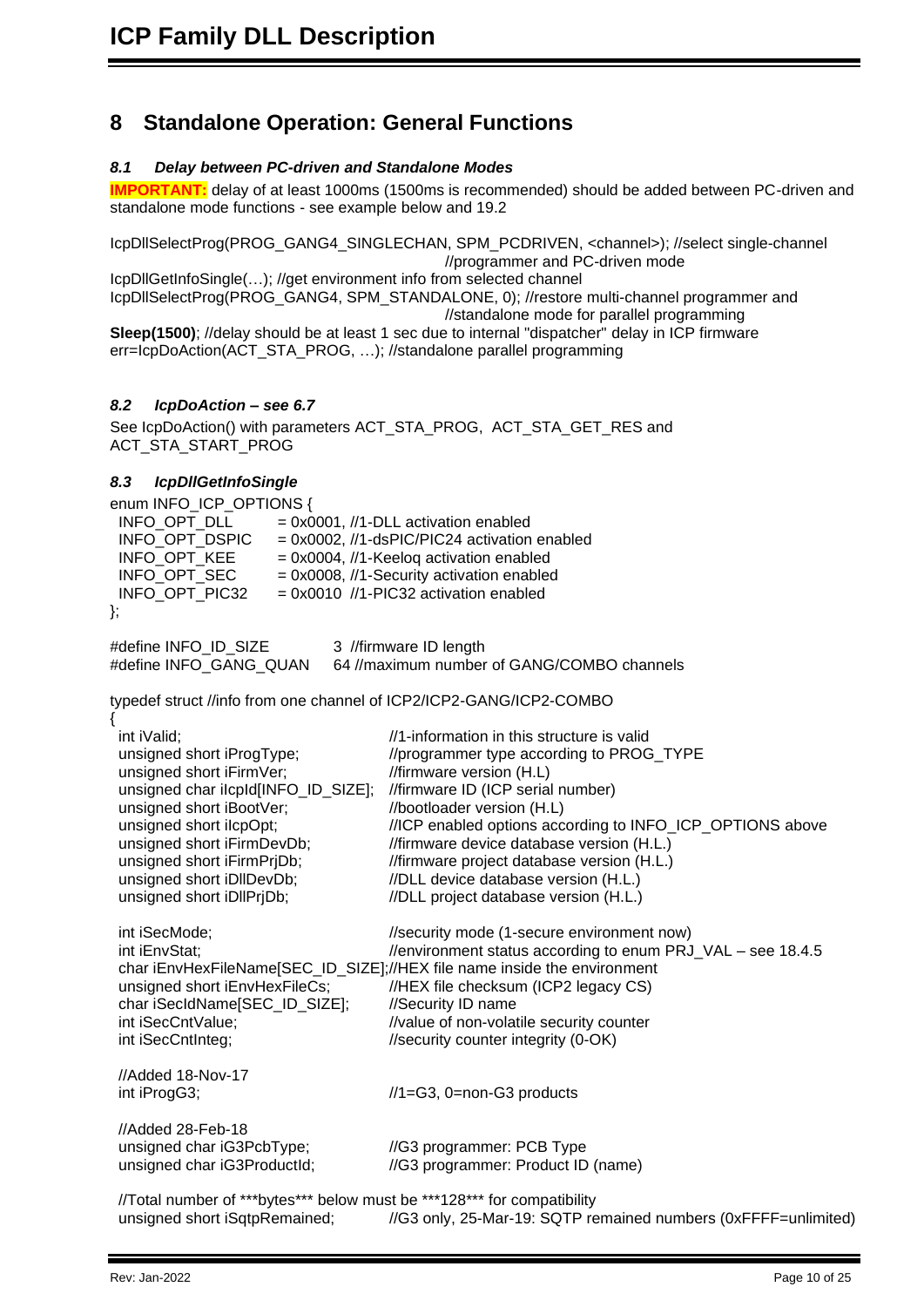unsigned short iTemperatureSens; //G3 only, 18-Nov-19: uC temperature sensor (10-bit) unsigned char iMcp4716SlaveAddr; //G3 only, 23-Sep-21: MCP4716 slave address unsigned char iReserved[123]; //reserved for future members } ICP\_INFO;

| <b>Description:</b><br>Prototype:<br>Parameters: | Get environment and ICP general info from a single channel<br>int DLL FUNC IcpDIIGetInfoSingle(ICP INFO *aInfo)<br>alnfo - pointer to ICP_INFO structure |
|--------------------------------------------------|----------------------------------------------------------------------------------------------------------------------------------------------------------|
| Example:                                         | Validate that environment is OK and HEX file checksum is 0x1234                                                                                          |
|                                                  | ICP_INFO MyInfo;<br>IcpDllGetInfoSingle(&MyInfo);<br>if (! MyInfo.iValid) //invalid environment<br>return 1;                                             |
|                                                  | if (MyInfo.iEnvHexFileCs $!=$ 0x1234)<br>return $2$ ;                                                                                                    |
|                                                  | return $0$ ; //OK                                                                                                                                        |
| Note:                                            | Use IcpDIIGetIcpInfoToPcTmpStruct() followed by multiple IcpDIIReadInfoOneByOne()<br>to avoid using structures $-$ see c_icpexp. h for details           |

#### <span id="page-10-0"></span>*8.4 IcpReadStaResOneCh*

**Description:** Reads result of standalone operation for one channel. Should be called in loop for all channels after previous programming is done **Prototype:** int DLL\_FUNC IcpReadStaResOneCh(unsigned int aCh); **Parameters:** aCh: channel number, range 0...63. NOTE: aCh is 0 for ICP2 (not GANG) **Return Value:** A) -1 if channel is not enabled B) -2 if channel number is out of range (>63) C) according to AUTO\_ERROR\_LEVEL

**Example:** Program 8 channels of ICP2-GANG/ICP2-COMBO and get results

**Step 1:** Execute standalone programming for 8 channels

| #define CH_NUM_8 //8 channels<br>int Res[CH_NUM]; |      |                |
|---------------------------------------------------|------|----------------|
| int Stat = lcpDoAction( ACT_STA_PROG,             |      | $//$ aAction   |
|                                                   | 0.   | //aMemorySpace |
|                                                   | 0.   | //aPmUserRange |
|                                                   | 0.   | //aPmAddrBeg   |
|                                                   | 0.   | //aPmAddrEnd   |
|                                                   | 0.   | //aSaveResult  |
|                                                   | ""); | //aReadFile    |
|                                                   |      |                |

### **Step 2:** Analyze result

```
if (Stat==AUTO_OK) { 
  ; //do nothing, all channels OK
} 
else {
 for (int i=0; i<CH NUM; i++)
   Res[i]= IcpReadStaResOneCh[i]; //save all results
{
```
### <span id="page-10-1"></span>**9 Standalone Operation: Create/Transfer Environment**

Simultaneous GANG programming can be done in standalone mode only. An environment should be created and transferred to the programmer unit before programming takes place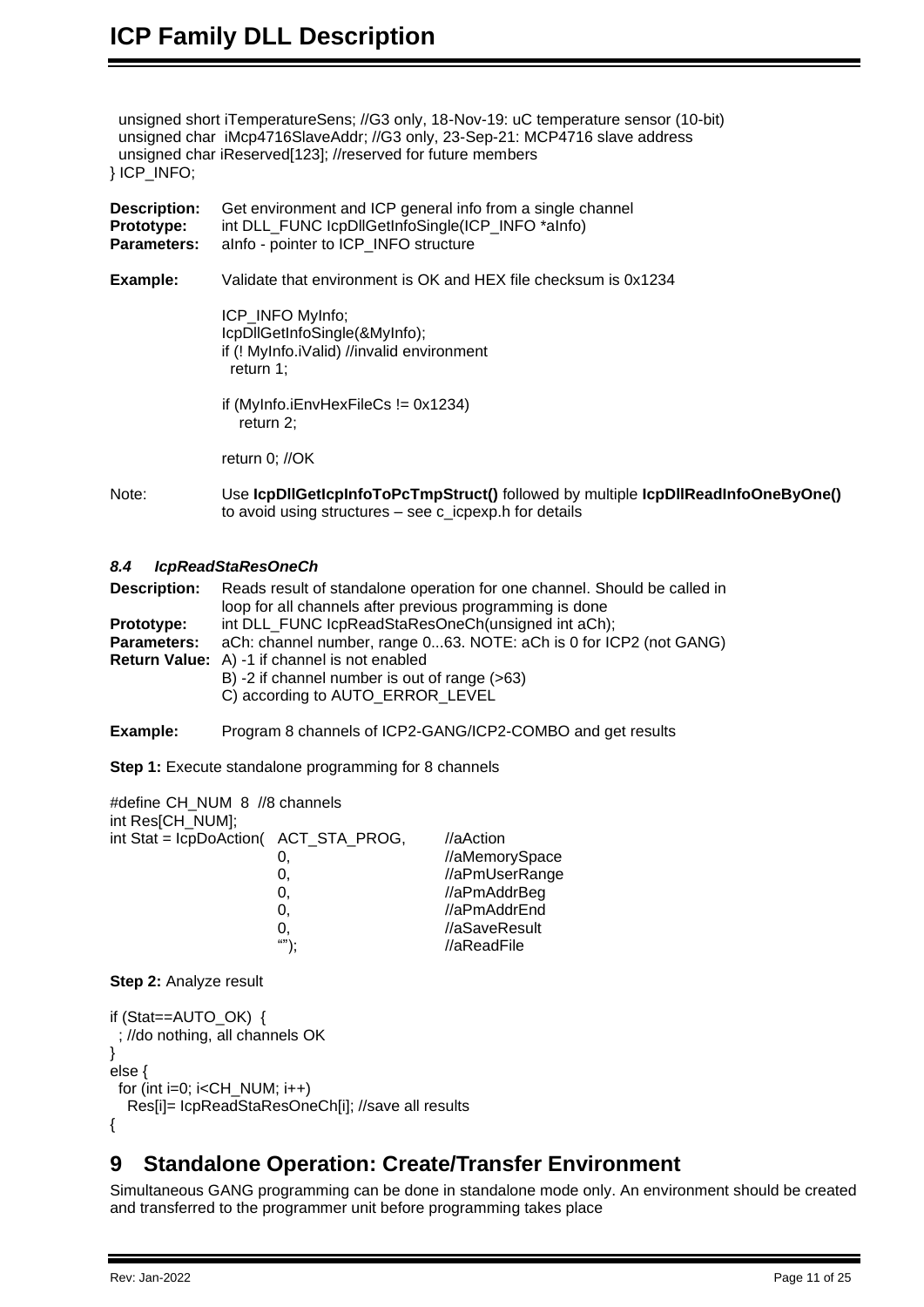An environment can be created and transferred by 3 methods:

- Off-line by using "ICP for Windows" ("Environment  $\rightarrow$  Save Environment As" and "Environment  $\rightarrow$  Transfer Environment to Programmer")
- On-line by using DLL functions below
- Combination of the both methods above, i.e. multiple environments can be created off-line and then transferred by DLL function

**IMPORTANT:** A transferred environment is saved in **non-volatile** flash memory of the programmer and automatically reloads after power-up. Don't transfer the same environment multiple times to keep endurance of internal ICP family programmer flash (10K cycles minimum, 100K typical)

#### <span id="page-11-0"></span>*9.1 IcpSaveEnvironment*

**See also:** IcpTransferEnvironmentToIcp()

**Description:** Creates and saves current workspace into an environment file (extension \*.pj2) **Prototype:** int DLL\_FUNC IcpSaveEnvironment (const char\* aFileName); **Parameters:** aFileName - pointer to char string containing file name

**Example:** IcpStartApplication ("icp01.cfg"); IcpInitCom (0, 0, 0); IcpLoadHexAndSerFile("1.hex",""); **IcpSaveEnvironment ("File1.pj2");** IcpEndApplication();

#### <span id="page-11-1"></span>*9.2 IcpTransferEnvironmentToIcp*

See also: **IcpSaveEnvironment()** 

**Description:** Transfers an environment file (extension \*.pj2) to the programmer **Prototype:** int DLL\_FUNC lcpTransferEnvironmentToIcp (const char\* aFileName);<br>**Parameters:** aFileName - pointer to char string containing file name aFileName - pointer to char string containing file name

**Example:** IcpTransferEnvironmentToIcp ("File1.pj2");

### <span id="page-11-2"></span>**10 Standalone Operation: RAM Buffer**

Every ICP2/ICP2-GANG/ICP2-COMBO channel unit has a volatile RAM buffer (256 bytes) which can be used for different purposes, for example to overwrite non-volatile contents of the environment

<span id="page-11-3"></span>**WARNING:** be careful with RAM buffer manipulation since it changes your programming data

| 10.1 IcpRamUsage                  |                                                                                                                                                                                                                                           |  |
|-----------------------------------|-------------------------------------------------------------------------------------------------------------------------------------------------------------------------------------------------------------------------------------------|--|
| See also:                         | IcpRamBufWrite() and IcpRamBufRead()                                                                                                                                                                                                      |  |
| <b>Description:</b><br>Prototype: | Communicates with ICP2 and defines functionality of the RAM buffer<br>int DLL_FUNC lcpRamUsage( int aPmStartAddr, int aPmQuan, int aDmStartAddr,<br>int aDmQuan, int aUsage)                                                              |  |
| <b>Parameters:</b>                | aPmStartAddr - start address (in bytes) of PM to be overwritten by the RAM buffer<br>aPmQuan - length of overwritten block (PM) in bytes<br>aDmStartAddr - start address (in bytes) of DM (EEPROM) to be overwritten by<br>the RAM buffer |  |
|                                   | aDmQuan - length of overwritten block (DM) in bytes<br>aUsage - functionality of RAM buffer according to enum RAM_BUF_USAGE - see 18.4.4<br><b>Return Value:</b> A) -1: incorrect parameter(s)<br>B) according to AUTO_ERROR_LEVEL        |  |
| Note:                             | This function does not execute immediately changes the programmed unit, it just informs<br>the ICP2 channel to overwrite PM/DM during programming                                                                                         |  |
| Example:                          | Overwrite 256(dec) bytes of PM buffer starting from address 1000(dec)<br>IcpRamUsage (1000, 256, 0, 0, RAM_BUF_PM);                                                                                                                       |  |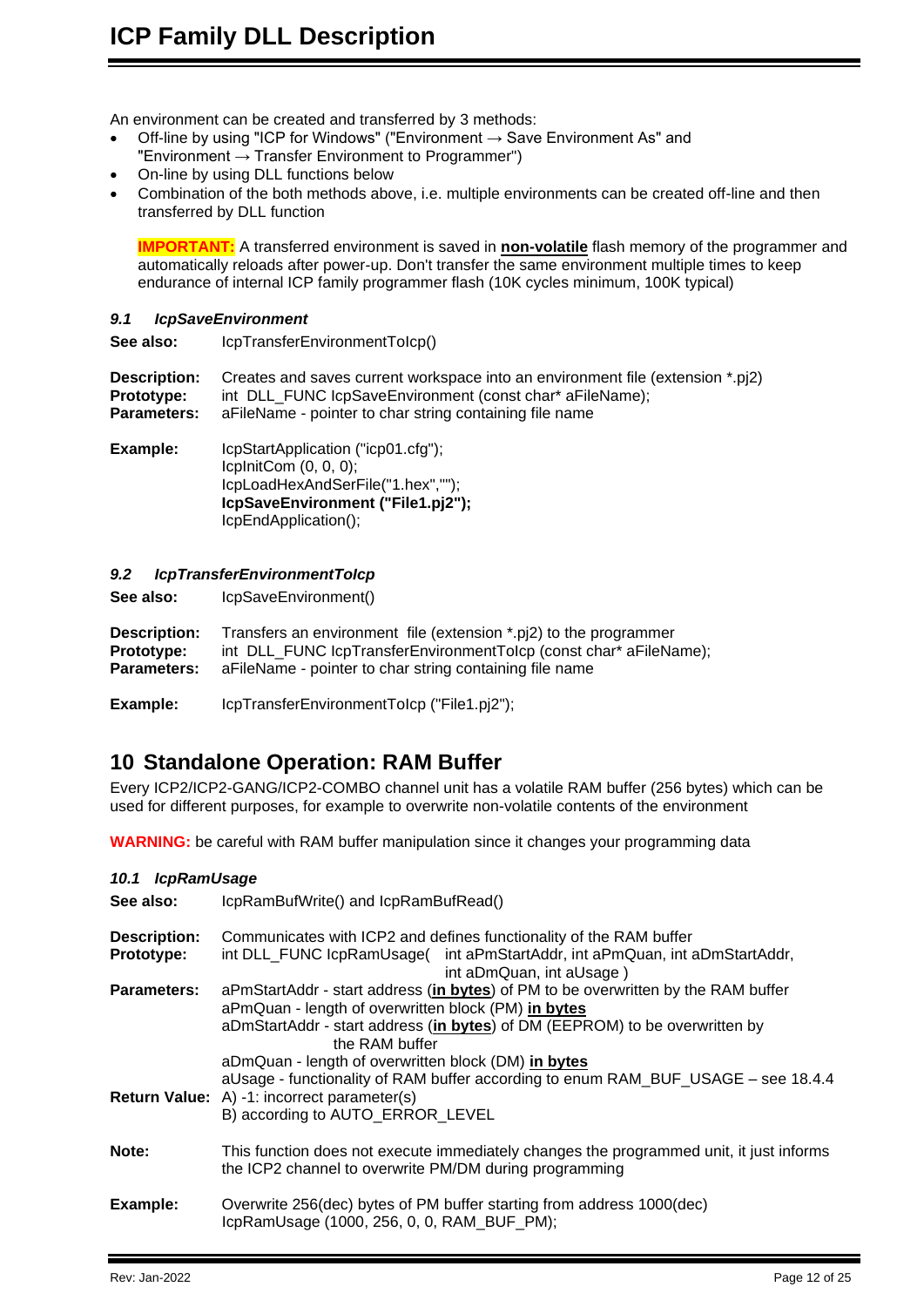#### <span id="page-12-0"></span>*10.2 IcpRamBufWrite*

**See also:** IcpRamUsage() and IcpRamBufRead()

| <b>Description:</b><br>Prototype:<br><b>Parameters:</b> | Writes up to 256 bytes into RAM buffer of ICP2 unit<br>int DLL_FUNC lcpRamBufWrite(unsigned char *aRamBuf, int aStartAddr, int aQuan)<br>aRamBuf - pointer to user's buffer to be copied from<br>aStartAddr-start address of the RAM buffer<br>aQuan - number of bytes to be written |
|---------------------------------------------------------|--------------------------------------------------------------------------------------------------------------------------------------------------------------------------------------------------------------------------------------------------------------------------------------|
|                                                         | <b>Return Value:</b> A) -1: incorrect parameter(s)<br>B) according to AUTO ERROR LEVEL                                                                                                                                                                                               |
| Example:                                                | Load RAM buffer with a string below<br>#define OVERWRITE_LEN 20 //20 bytes to be loaded<br>char $MyBuff$ ] = "ICP2 Programmer";                                                                                                                                                      |

IcpRamBufWrite(MyBuf, 0, OVERWRITE\_LEN);

#### <span id="page-12-1"></span>*10.3 IcpRamBufRead*

| See also:                                               | IcpRamUsage() and IcpRamBufWrite()                                                                                                                                                                                                                                            |
|---------------------------------------------------------|-------------------------------------------------------------------------------------------------------------------------------------------------------------------------------------------------------------------------------------------------------------------------------|
| <b>Description:</b><br>Prototype:<br><b>Parameters:</b> | Reads up to 256 bytes from RAM buffer of ICP2 unit<br>int DLL_FUNC lcpRamBufRead(unsigned char *aRamBuf, int aStartAddr, int aQuan)<br>aRamBuf - pointer to user's buffer to be copied to<br>aStartAddr-start address of the RAM buffer<br>aQuan - number of bytes to be read |
|                                                         | <b>Return Value:</b> A) -1: incorrect parameter(s)<br>B) according to AUTO ERROR LEVEL                                                                                                                                                                                        |
| Example:                                                | Validate that RAM buffer is loaded as expected                                                                                                                                                                                                                                |
|                                                         | #define OVERWRITE_LEN 20 //20 bytes to be loaded<br>char $MyBuff$ ] = "ICP2 Programmer";<br>char MyVerifyBuf[OVERWRITE_LEN];<br>IcpRamBufWrite(MyBuf, 0, OVERWRITE_LEN);<br>IcpRamBufRead(MyVerifyBuf, 0, OVERWRITE_LEN);<br>Compare MyBuf and MyVerifyBuf                    |

#### <span id="page-12-2"></span>*10.4 IcpRamByteWr and IcpRamByteRd*

IcpRamByteWr and IcpRamByteRd can be used as alternative functions to IcpRamBufWrite and IcpRamBufRead respectively – see "c\_icpexp.h" for details

#### <span id="page-12-3"></span>*10.5 IcpPcTmpBufWr and IcpTrnasferPcTmpBufToRamBuf*

IcpPcTmpBufWr and IcpTrnasferPcTmpBufToRamBuf can be used as alternative functions to IcpRamBufWrite and IcpRamBufRead respectively – see "c\_icpexp.h" for details

### <span id="page-12-4"></span>**11 Standalone Operation: Multiple Environments**

Depending on programmer model multiple environments can be loaded.

The following environment is selected after power-up:

- ICP2/ICP2-GANG: environment 1
- ICP2-Portable: last used (1 to 6)
- <span id="page-12-5"></span>- ICP2-COMBO: environment 1 or as selected by hardware control interface (1 to 6)

#### *11.1 IcpSwitchEnv*

**IMPORTANT: All environment-related functions after this command will be applied to the selected environment until power-up occurs**

**Description:** Communicates with programmer and simultaneously switches environment for all active channels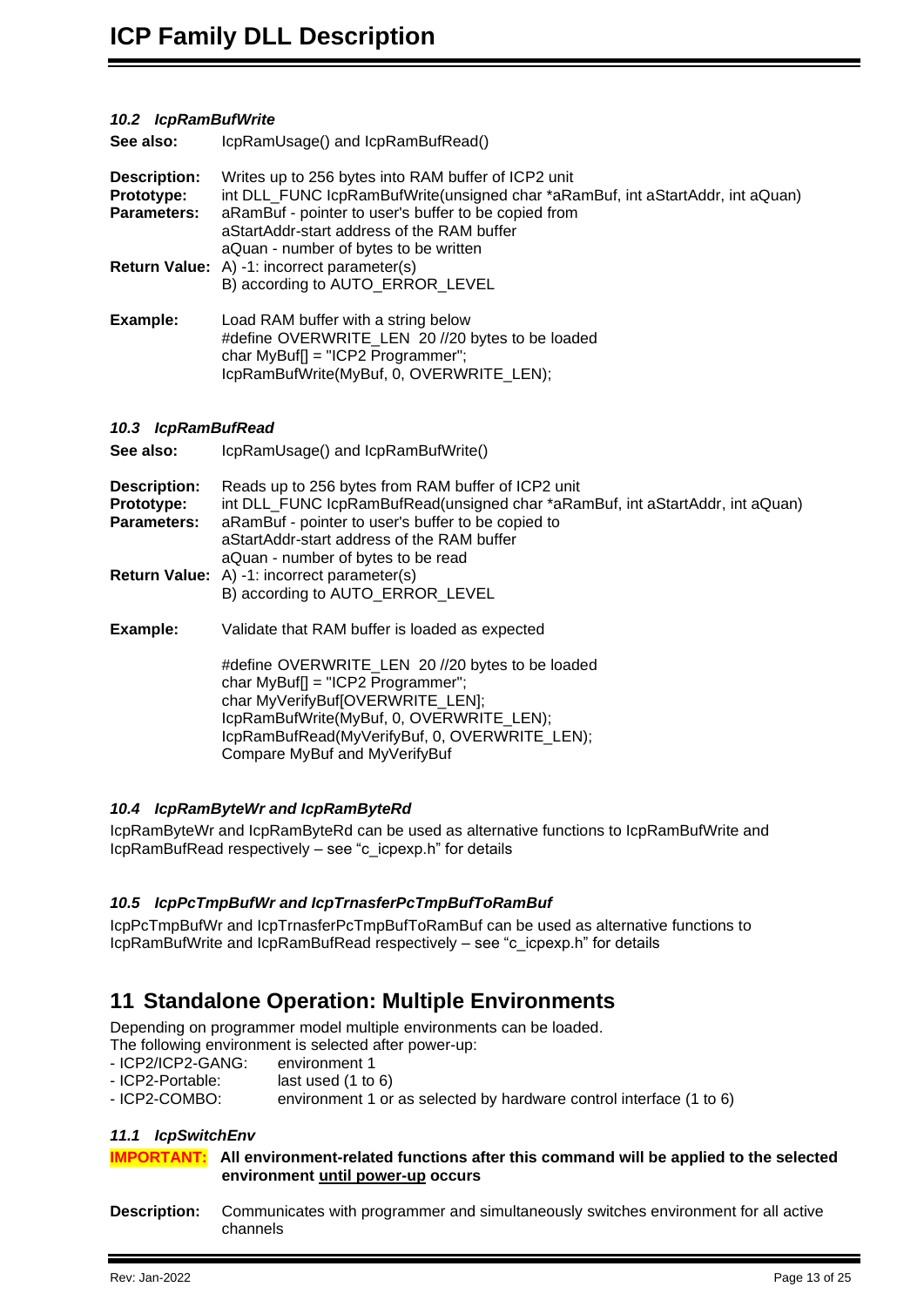| int DLL_FUNC IcpSwitchEnv (int aEnv);                                       |
|-----------------------------------------------------------------------------|
| aEnv should be 0 (environment 1), 1 (environment 2), , 5 (environment 6)    |
| Note: number of available environments:                                     |
| - ICP2, ICP2(HC) and ICP2-GANG:<br>2 (Jan-2022: 6 for G3 programmers)       |
| - ICP2-COMBO and ICP2-Portable:<br>6                                        |
| <b>Return Value:</b> A) -2: operation is not supported (ICP-01)             |
| B) according to AUTO_ERROR_LEVEL                                            |
| IcpSwitchEnv(1); //switch to environment 2                                  |
| IcpTransferEnvironmentToIcp ("File1.pj2"); //transfer environment file to   |
| //environment $2$                                                           |
| IcpSwitchEnv(5); //switch to environment 6                                  |
| IcpDoAction(ACT_STA_PROG,0,0,0,0,0,""); //program device with environment 6 |
|                                                                             |

## <span id="page-13-0"></span>**12 PC-Driven Operation: Access PC Memory Buffers**

**WARNING:** be careful with memory manipulation since it changes your programming data

Function IcpGetBuffers() allows reading and modification of internal programming buffers in PC-driven mode. It may be useful for applications that require buffer manipulation without (or in addition to) using hex file.

NOTE: be careful when modifying programming buffers

#### <span id="page-13-1"></span>*12.1 IcpGetBuffers*

typedef struct { //use members shown in bold italic

| int PmWordSize;          | // Program Memory word size           |
|--------------------------|---------------------------------------|
| unsigned PmMaxWordVal;   | // Program Memory maximal word value  |
| int PmAddrUnit;          | // Program Memory address unit        |
| char *PmBuf; int PmSize; | // Program Memory (flash)             |
| char *IdBuf; int IdSize; | // ID Memory                          |
| char *DmBuf; int DmSize; | // Data Memory (EEPROM)               |
| char *CmBuf; int CmSize; | // Calibration Memory (not supported) |
| char *FuBuf; int FuSize; | // Fuses Memory (configuration words) |
| , 'DLIFFFDA              |                                       |

} iBUFFERS;

|                           | <b>Description:</b> Provides pointer to the internal programming buffers (in PC memory) |
|---------------------------|-----------------------------------------------------------------------------------------|
| <b>Prototype:</b>         | void DLL FUNC IcpGetBuffers (iBUFFERS *aBufs);                                          |
|                           | <b>Parameters:</b> pointer to structure iBUFFERS                                        |
| <b>Return Value: none</b> |                                                                                         |

**Example:** iBUFFERS MyBuf; IcpGetBuffers(&MyBuf); MyBuf.DmBuf[1]=0x55; //modify buffer for EEPROM programming MyBuf.DmBuf[2]=0x56; // IcpDoAction(ACT\_PROG,…); //execute PC-driven programming

### <span id="page-13-2"></span>*12.2 IcpBufWr (alternate write function in order to avoid using structures)*

| <b>Description:</b>           | Writes (modifies) internal buffer of selected memory area (1 byte)               |
|-------------------------------|----------------------------------------------------------------------------------|
| Prototype:                    | int DLL_FUNC lcpBufWr (int aBufType, unsigned int aOffset, unsigned char aData); |
| <b>Parameters:</b>            | aBufType: buffer type according to enum MEMORY SPACES                            |
|                               | aOffset: offset in buffer in bytes                                               |
|                               | aData: value to be written                                                       |
| <b>Return Value:</b> A) 0: OK |                                                                                  |
|                               | B) -1: incorrect aBufType                                                        |
|                               | C) -2: incorrect aOffset                                                         |
| Example:                      | IcpBufWr(PM SPACE, 12, 0x55); //write 0x55 to PM buffer, offset 12(dec)          |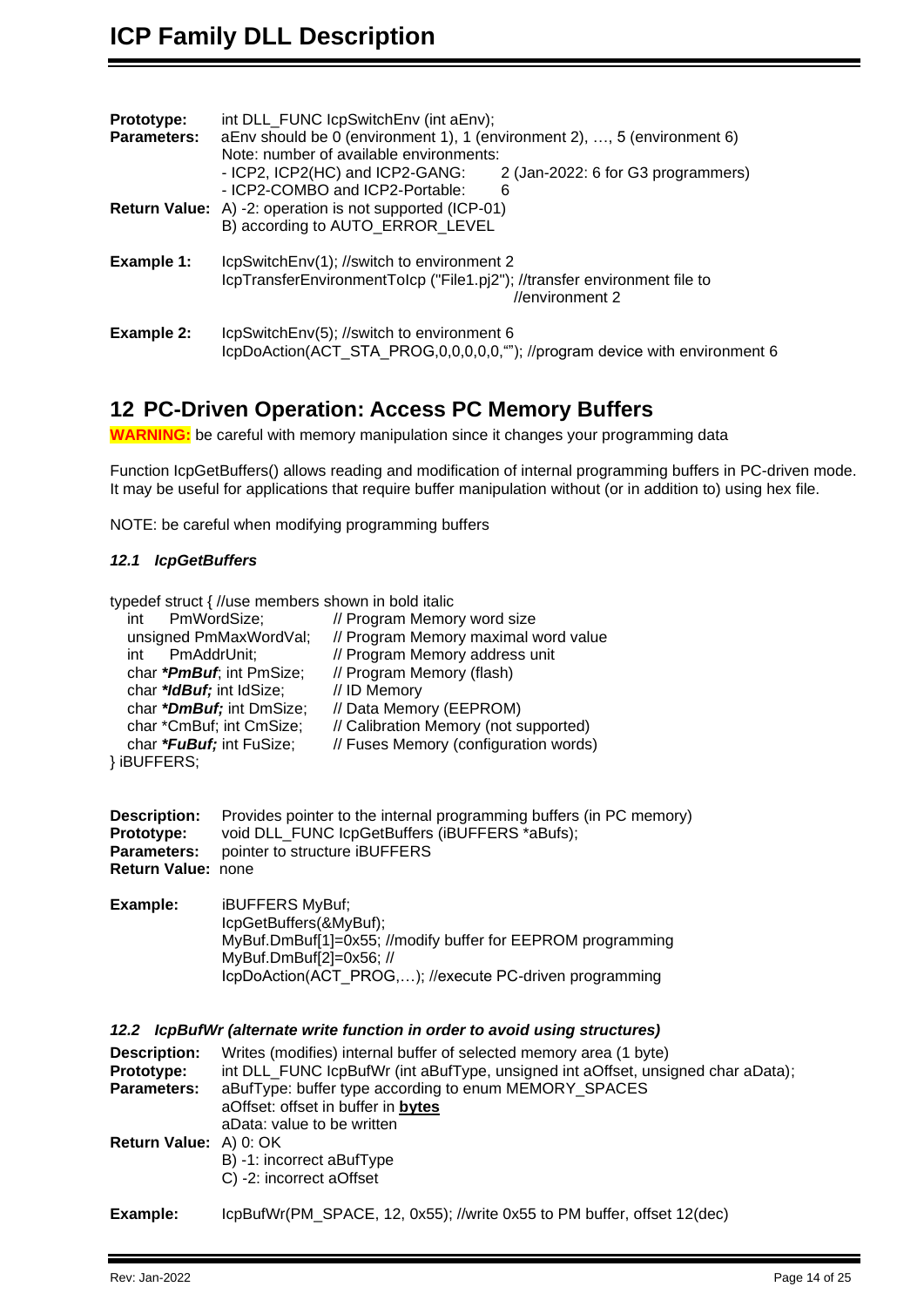#### <span id="page-14-0"></span>*12.3 IcpBufRd (alternate read function in order to avoid using structures)*

| <b>Description:</b><br><b>Prototype:</b> | Reads 1 byte from internal buffer of selected memory area<br>int DLL_FUNC lcpBufRd (int aBufType, unsigned int aOffset, unsigned char* aData); |
|------------------------------------------|------------------------------------------------------------------------------------------------------------------------------------------------|
| <b>Parameters:</b>                       | aBufType: buffer type according to enum MEMORY SPACES<br>aOffset: offset in buffer in bytes                                                    |
|                                          | *aData: pointer to a read byte                                                                                                                 |
| <b>Return Value:</b> A) 0: OK            | B) -1: incorrect aBufType<br>C) -2: incorrect aOffset                                                                                          |
| Example:                                 | unsigned char my_data;<br>IcpBufRd(PM SPACE, 12, &my data); //my data = value of PM buffer, offset 12(dec)                                     |

# <span id="page-14-1"></span>**13 Enhanced and Low-Level ICSP™**

Starting from Jan-2012 most of dsPIC33/PIC24 devices can be operated in both low-level and Enhanced ICSP™ modes. Enhanced ICSP™ provides much faster operation while low-level programming is more suitable for manipulation with small data areas

**IMPORTANT**: In order to use Enhanced ICSP™, a pull-down resistor 2.2K-10K Ohm must be placed between T\_MOSI (PGD) and GND. If your PCB contains a PGD pull-up resistor then value of the resistor should be about 20% of the pull-up resistor but not less than 1K Ohm. For more info contact Softlog Systems: [support@softlog.com](mailto:support@softlog.com)

**Alternatively** internal pull-down resistor can be activated on G3 programmers: ICP for Windows – Options – Preferences – MOSI pull-down 2.2K (G3 only)

**IMPORTANT** - Enhanced ICSP™ limitations (silicon issue):

- PGEC3/PGED3 programming pair does not work on several devices – check Microchip® errata

<span id="page-14-2"></span>- Enhanced ICSP™ may not work if "Windowed WDT" is defined

#### *13.1 IcpSetEnhancedProg*

**Description:** Select Enhanced or low-level ICSP™ **Prototype:** int DLL\_FUNC IcpSetEnhancedProg(int aEnhancedOn); **Parameters:** aEnhancedOn=1: select Enhanced ICSP™ aEnhancedOn=0: select low-level programming **Return Value:** A) 0: OK B) -1: Enhanced ICSP™ is not available (8-bit devices, some 16-bit devices) C) -2: Low-level ICSP™ is not available (PIC32 family)

### <span id="page-14-3"></span>**14 Universal HEX Loader**

Universal HEX loader is useful for devices with virtual addresses like ATmega/ATtiny

#### <span id="page-14-4"></span>*14.1 IcpLoadUniversalHexFile*

**Description:** Loads HEX file and allows to specify virtual addresses for memory areas **Prototype:** int DLL\_FUNC IcpLoadUniversalHexFile (const char \*aFileHex, const char \*aAreaConversionString) **Parameters:** aFileHex - name of the HEX file aAreaConversionString - string that specifies addresses in HEX file for memory areas - "0x" in addresses is optional but addresses are treated as hexadecimal numbers anyway - empty string is allowed; it will cause loading HEX file with no address conversions **Return values:** AUTO\_OK, AUTO\_INVALID\_PARAM, AUTO\_HEX\_ERR

HEX file area keywords for use in function IcpLoadUniversalHexFile #define KWORD\_PM\_MAIN "PM\_MAIN" #define KWORD\_DM\_MAIN "DM\_MAIN"<br>#define KWORD\_BM\_MAIN "BM\_MAIN" #define KWORD\_BM\_MAIN #define KWORD\_OTP\_MAIN "OTP\_MAIN" #define KWORD\_CB\_REAL\_FUSE "CB\_REAL\_FUSE" #define KWORD\_CB\_LOCK\_BITS "CB\_LOCK\_BITS" #define KWORD\_CB\_USER\_ROW "CB\_USER\_ROW"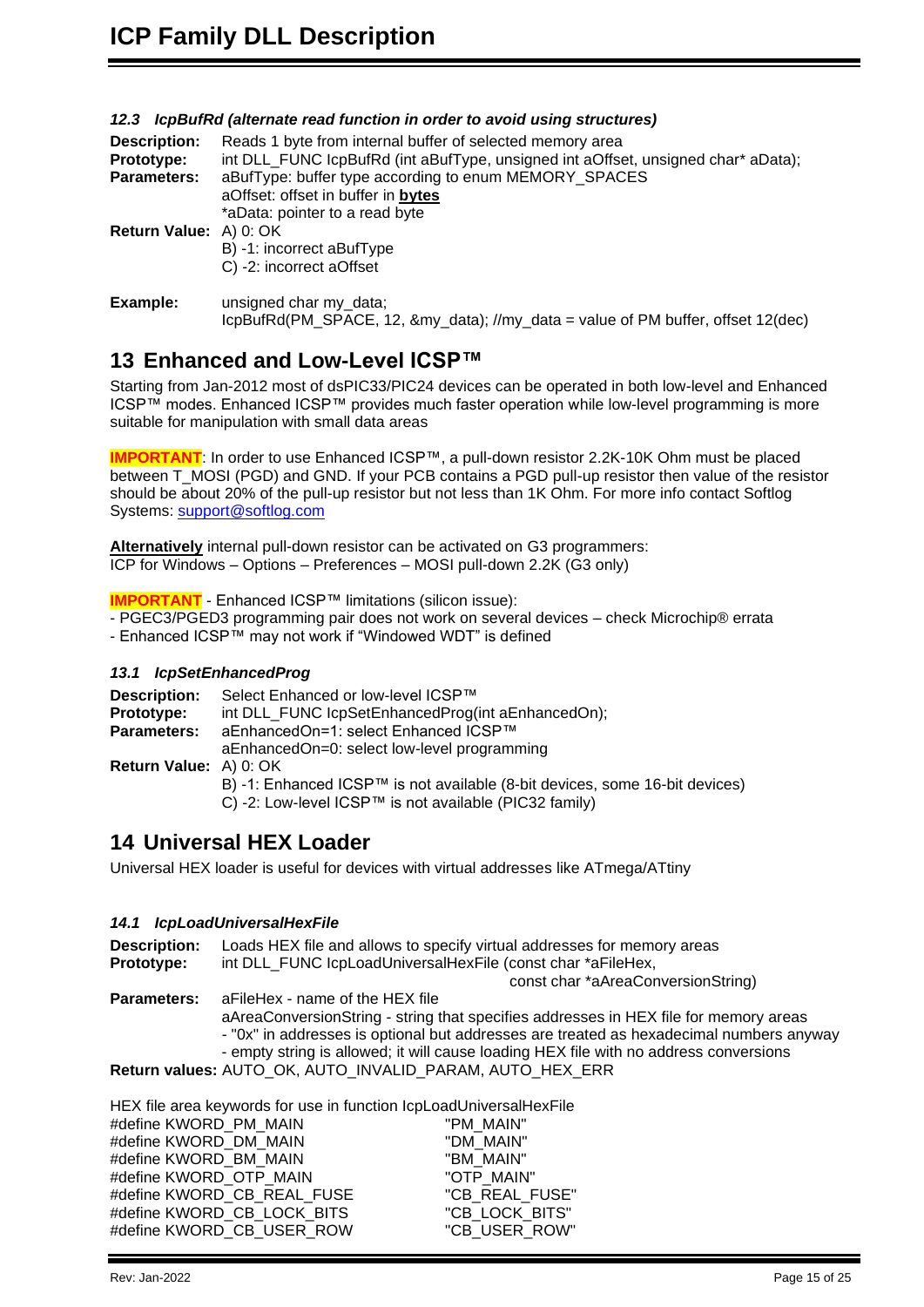#define KWORD\_SEPARATE\_USER\_ROW "SEPARATE\_USER\_ROW" #define KWORD\_DEVICE\_ID

Example: Stat = IcpLoadUniversalHexFile ("myproj.hex", "PM\_MAIN=0x0; DM\_MAIN=0x810000; CB\_REAL\_FUSE=0x820000")

#### <span id="page-15-0"></span>*14.2 IcpLoadSerFile*

**Description:** Loads serialization file only (w/o HEX) **Prototype:** int DLL\_FUNC IcpLoadSerFile (const char \*aFileSer) **Parameters:** aFileSer - name of serialization file

Example: err = IcpLoadSerFile ("c:\MyProject\1.ser"); //both PC-driven and Standalone modes

### <span id="page-15-1"></span>**15 ICP2-GANG/ICP2-COMBO Channel Control**

ICP2-GANG/COMBO channels are divided by boxes:

- one box  $=$  4 channels

- maximum number: 16 boxes = 64 channels

IMPORTANT: number of boxes has higher priority, i.e. if aBoxNumber  $== 2$ , then the maximum possible number of enabled channel is 7 (range 0...7)

#### <span id="page-15-2"></span>*15.1 IcpGangNumberBoxesSet*

**Description:** set number of GANG boxes **Prototype:** int DLL\_FUNC lcpGangNumberBoxesSet (int aNumberOfBoxes);<br>**Parameters:** aNumberOfBoxes - number of GANG boxes; valid range = 1...16 **Parameters:** aNumberOfBoxes - number of GANG boxes; valid range = 1...16

#### <span id="page-15-3"></span>*15.2 IcpGangNumberBoxesGet*

| <b>Description:</b> | get number of GANG boxes                                   |
|---------------------|------------------------------------------------------------|
| Prototype:          | int DLL_FUNC lcpGangNumberBoxesGet (int* aNumberOfBoxes);  |
| <b>Parameters:</b>  | aNumberOfBoxes - number of GANG boxes; valid range $= 116$ |

#### <span id="page-15-4"></span>*15.3 IcpGangChannelSet*

| <b>Description:</b> | select/deselect channels in the ***given*** GANG box                   |
|---------------------|------------------------------------------------------------------------|
| Prototype:          | int DLL FUNC lcpGangChannelSet(int aBoxNum, unsigned char aEnableMap); |
| <b>Parameters:</b>  | aBoxNum - GANG box number; valid range = $0$ (box 1)  15 (box 16)      |
|                     | a Enable Map - map (sum) of selected channels in the given box         |
|                     | $(1=$ channel 1 of the box, 2=ch.2, 4=ch.3, 8=ch.4)                    |
|                     |                                                                        |

Example: IcpGangChannelSet(2, 7); //enable physical channels 9, 10 and 11, i.e. //channels 1, 2 and 3 of box 3

#### <span id="page-15-5"></span>*15.4 IcpGangChannelGet*

**Description:** get currently selected channels of the given GANG box **Prototype:** int DLL\_FUNC IcpGangChannelGet(int aBoxNum, unsigned char\* aEnableMap); **Parameters:** aBoxNum - GANG box number; valid range = 0 (box 1) ... 15 (box 16) aEnableMap - map of selected channels in the given box

### <span id="page-15-6"></span>**16 Secure Programming**

#### <span id="page-15-7"></span>*16.1 IcpSecTransferSecEnv*

A secure environment can be transferred by 3 methods:

- Off-line by using " ICP Secure Programming" utility (ADMIN or USER)
- On-line by using DLL function below
- On-line or off-line by using "ICP Command Line" utility (switch /u)

**IMPORTANT:** A transferred environment is saved in **non-volatile** flash memory of the programmer and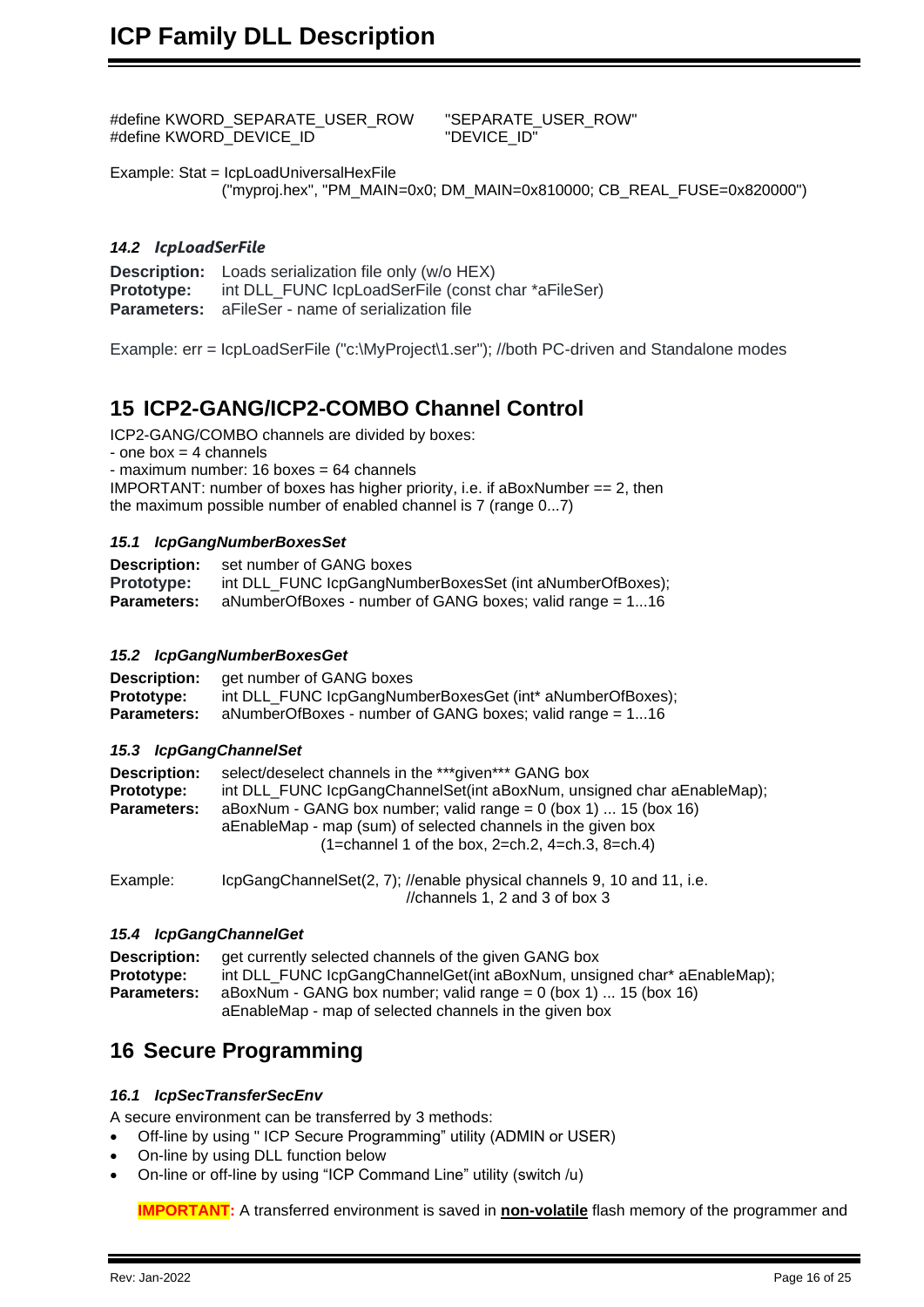automatically reloads after power-up. Don't transfer the same environment multiple times to keep endurance of internal ICP2 flash (10K cycles minimum, 100K typical)

**Description:** Transfers a secure environment file to a **single** channel of the programmer **Prototype:** int DLL\_FUNC IcpSecTransferSecEnv (const char \*aSenName); **Parameters:** aSenName - pointer to char string containing file name **Return Value:** according to AUTO\_ERROR\_LEVEL

**Example:** IcpSecTransferSecEnv ("File1.sen");

<span id="page-16-0"></span>*16.2 IcpDllGetInfoSingle – see [8.3](#page-9-3)*

## <span id="page-16-1"></span>**17 Direct Hardware Control**

ICP DLL provides direct access to ICP2/ICP2-GANG/ICP2-COMBO hardware. The functions are listed below, for more details see document "**ICP2 - FTM Functions.pdf**"

| ##               | <b>Function Name</b>        | <b>Function Description</b>                         |
|------------------|-----------------------------|-----------------------------------------------------|
| $\overline{1}$ . | Icp2AdConv()                | Execute A/D Conversion                              |
| 2.               | Icp2DaVolt ()               | Set D/A Levels (not pins) for VDD, VPP or VLIM      |
| 3.               | Icp2PinState()              | Set/Read Pin State                                  |
| 4.               | Icp2ClockDataComPar()       | Set CLOCK/DATA ("RB6/RB7") Communication Parameters |
| 5.               | Icp2SingleClockDataAction() | Execute single CLOCK/DATA Communication             |
| 6.               | Icp2MultiClockDataAction()  | Execute multiple CLOCK/DATA Communications          |
|                  | Icp2SafeOff()               | Turn ICP2 pins to safe state (off)                  |

## <span id="page-16-2"></span>**18 More DLL Functions**

#### <span id="page-16-3"></span>*18.1 DLL Functions in File "c\_icpexp.h"*

File "c\_icpexp.h" contains many additional DLL functions (write/read to internal ICP EEPROM, calibration, FTB9 operation, etc.). Specify your tasks and contact Softlog Systems for suggestion. Additional DLL functions can be done upon your request

### <span id="page-16-4"></span>*18.2 Advanced DLL Functions*

<span id="page-16-5"></span>18.2.1 Firmware Upgrade

**Description:** Execute firmware upgrade<br>**Prototype:** int DLL FUNC lcpFirmwar int DLL\_FUNC IcpFirmwareUpgrade (const char<sup>\*</sup> aHexFile, const char<sup>\*</sup> aCfgFile);

**Parameters:** aHexFile – ICP firmware file

aFileCfg - ICP configuration file to be loaded, usually "icp01.cfg"

**Return Value:** according to AUTO\_ERROR\_LEVEL

**Example:** IcpFirmwareUpgrade ("ICP2(G3) Bin Firm32 40 12-Jan-20.hex", "icp01.cfg");

<span id="page-16-6"></span>18.2.2 Enable/Disable FTDI Latency Fix

### **Description:**

- This function (disabling) is required for multi-thread applications only to avoid calls from several threads to single driver
- Call this function **before** IcpInitCom
- By default the fix is enabled. It works as follows (when enabled):
- IcpInitCom reads latency of FTDI COM of ICP2-Portable(G3)
	- if latency is 1 or 2 then nothing is done
	- if latency >2 then latency 2 is tried to be forced and future operations with ICP2 are not allowed until it becomes <=4
- **Prototype:** void DLL\_FUNC IcpEnableFtdiLatencyFix(int aEnable);

**Parameters:** 0=disable latency fix, 1=enable (default)

**Example:** IcpEnableFtdiLatencyFix(0);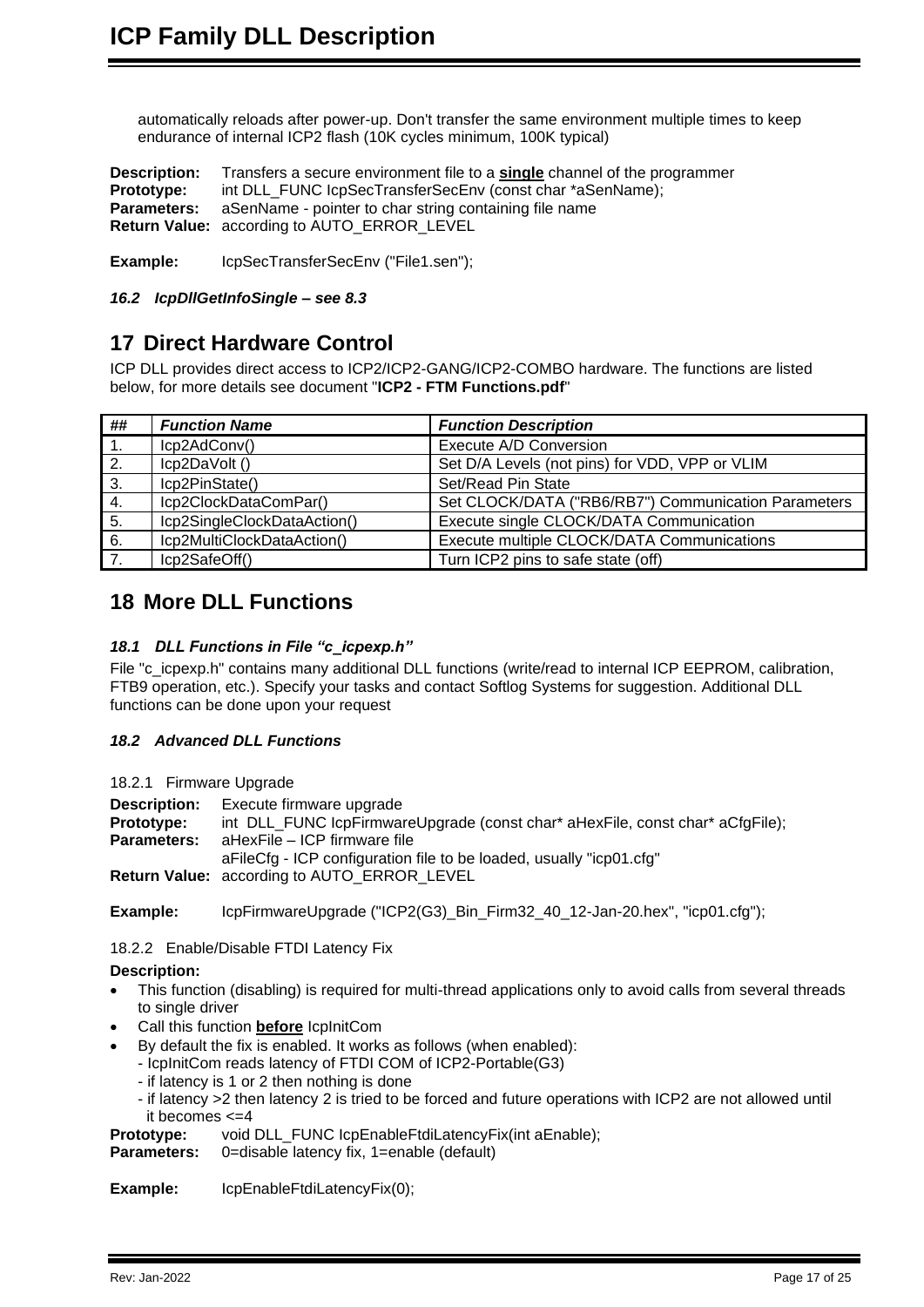# <span id="page-17-0"></span>**Appendix A: Return Values and Definitions**

#### <span id="page-17-1"></span>*18.3 Return Values*

DLL functions return value according to enum AUTO\_ERROR\_LEVEL below:

enum AUTO\_ERROR\_LEVEL { //return values<br>AUTO\_OK = 0, // AUTO\_OK = 0, //operation OK<br>AUTO\_DB\_ERR = 1, //database erro AUTO\_DB\_ERR = 1, //database error<br>AUTO\_COM\_ERR = 2. //communication  $AUTO\_ERR_NO_SPACE$  = 8, //no space sele<br>AUTO\_SAVE\_ERR = 9, //file save error AUTO\_SAVE\_ERR<br>AUTO\_SOCK\_ERR AUTO\_COM\_NUM\_ERR<br>AUTO\_COM\_BUSY\_ERR AUTO\_COM\_BAUD\_ERR<br>AUTO\_COM\_NO\_OPEN AUTO\_USER\_CANCEL<br>AUTO\_IN\_PROGRESS AUTO\_DM\_ADDR\_ERR<br>AUTO\_FIRM\_ERR AUTO\_NO\_SUP\_DSPIC<br>AUTO\_ICP2\_REQ AUTO\_ICP2\_REQ = 30, //ICP2 required<br>AUTO\_DEV\_ERR = 31, //device selection AUTO\_PRJ\_INVALID<br>AUTO\_PRJ\_DB\_FIRM\_PC\_MIS AUTO\_SEC\_SUPPORT\_REQUIRED<br>AUTO\_SEC\_CNT\_INTEG<br>AUTO\_SEC\_CNT\_ZERO<br>AUTO\_SEC\_NO\_FUNC<br>AUTO\_SEC\_PACK\_ERR<br>AUTO\_SEC\_FEPPOM\_FAIL AUTO\_MOVLW\_RETLW\_CALIB<br>AUTO\_NO\_USUAL\_ENV\_TRAN AUTO\_TEST\_COM\_NO\_SUPPORT = 68, //ICP2 test command not supported AUTO\_TEST\_NACK = 69, //ICP2 test command returns NACK

AUTO\_COM\_ERR = 2, //communication error<br>AUTO\_VDD\_ERR = 3, //Vdd overload error  $AUTO_VDD_ERR$  = 3, //Vdd overload error<br>AUTO\_VPP\_ERR = 4, //Vpp overload error AUTO\_VPP\_ERR = 4, //Vpp overload error<br>AUTO\_HEX\_ERR = 5, //HEX file loading er AUTO\_HEX\_ERR = 5, //HEX file loading error<br>AUTO\_SER\_ERR = 6, //serialization file error<br>AUTO\_VER\_ERR = 7, //verification error  $= 6$ , //serialization file error  $= 7$ , //verification error<br> $= 8$ , //no space selected = 10, //socket communication error (obsolete) AUTO\_I2C\_ERR = 11, //UUT I2C communication error<br>AUTO\_DLL\_ERR = 12, //DLL programming is not suppo AUTO\_DLL\_ERR = 12, //DLL programming is not supported<br>AUTO\_KEY\_ERR = 13, //key generation error AUTO\_KEY\_ERR = 13, //key generation error<br>AUTO\_CFG\_ERR = 14, //config. file error  $= 14$ , //config. file error<br> $= 15$ , //invalid COM number  $= 16$ , //selected COM is busy<br> $= 17$ , //invalid baud rate  $= 18$ , //can't open COM port<br> $= 19$ , //user cancel AUTO\_IN\_PROGRESS = 20, //operation in progress<br>AUTO\_BC\_ERR = 21, //blank check error AUTO\_BC\_ERR = 21, //blank check error<br>AUTO\_OP\_NOT\_ALLOW = 22, //operation not allo  $AUTO\_OP\_NOT\_ALLOW$  = 22, //operation not allowed for selected programmer<br>AUTO\_FW\_INVALID = 23, //firmware invalid-firmware upgrade needed AUTO\_FW\_INVALID = 23, //firmware invalid-firmware upgrade needed<br>AUTO\_24LC\_ADDR\_ERR = 24, //24LC01 address (offset) is out of range = 24,  $//24LC01$  address (offset) is out of range<br>= 25,  $//DM$  range error AUTO\_FIRM\_ERR = 26, //firmware version error<br>AUTO\_NO\_SUB = 27, //no ICP-SUB PCB AUTO\_NO\_SUB = 27, //no ICP-SUB PCB<br>AUTO\_NO\_SUP\_KEE = 28, //no keeloq support  $= 28$ , //no keeloq support<br> $= 29$ , //no dsPIC support AUTO\_DEV\_ERR = 31, //device selection error (unspecified error)<br>AUTO\_PROG\_MISMATCH = 32, //mismatch between selected and detecte  $=$  32, //mismatch between selected and detected programmers<br> $=$  33, //lnvalid environment AUTO\_PRJ\_DB\_FIRM\_PC\_MIS = 34, //mismatch between PC and firmware database<br>AUTO\_PRJ\_DB\_FIRM\_AT45\_MIS = 35, //mismatch between environment and firmware AUTO\_PRJ\_DB\_FIRM\_AT45\_MIS = 35, //mismatch between environment and firmware database<br>AUTO\_DLL\_SUPPORT\_REQIURED = 36, //obsolete: "GO" pressed on hardware and no DLL/stand AUTO\_DLL\_SUPPORT\_REQIURED = 36, //obsolete: "GO" pressed on hardware and no DLL/standalone support AUTO\_PRJ\_CS<br>AUTO\_STA\_IDLE = 37, //environment CS error<br>= 38, //programmer is idle or AUTO\_STA\_IDLE = 38, //programmer is idle or standalone operation can't be started<br>AUTO\_STA\_BUSY = 39, //standalone operation: programmer busy AUTO\_STA\_BUSY = 39, //standalone operation: programmer busy<br>AUTO\_ENV\_ERR = 40, //environment file error AUTO\_ENV\_ERR = 40, //environment file error<br>AUTO\_PM\_RANGE = 41, //invalid PM range spee  $= 41$ , //invalid PM range specified<br> $= 42$ , //Security support required = 43, //Future: Security feature: integrity error in counter  $= 44$ , //Future: Security feature: counter = 0  $= 45$ , //Future: Security feature: function does not exist AUTO\_SEC\_PACK\_ERR = 46, //Future: Security feature: packet error<br>AUTO\_SEC\_EEPROM\_FAIL = 47, //Future: Security feature: EEPROM er<br>AUTO\_SEC\_ANTI\_SCAN = 48, //Future: Security feature: anti-scan ac<br>AUTO\_SEC\_SEC\_ID\_CMP = 49, = 47, //Future: Security feature: EEPROM error  $= 48$ , //Future: Security feature: anti-scan activated, AUTO\_SEC\_SEC\_ID\_CMP = 49, //Future: Security feature: incorrect Security ID<br>AUTO\_SEC\_PASSW\_CMP = 50, //Future: Security feature: incorrect password<br>AUTO\_SEC\_BATCH\_CMP = 51, //Future: Security feature: incorrect batch<br>AUTO\_ = 50, //Future: Security feature: incorrect password = 51, //Future: Security feature: incorrect batch AUTO\_SEC\_VERS\_ERR = 52, //Future: Security feature: version error<br>AUTO\_SEC\_UNKNOWN\_ERR = 53, //Future: Security feature: unknown error AUTO\_SEC\_UNKNOWN\_ERR = 53, //Future: Security feature: unknown error<br>AUTO\_NO\_ROW\_ERASE = 54, //row erase is not supported  $= 54$ , //row erase is not supported<br>= 55, //invalid parameters  $AUTO$ \_INVALID\_PARAM = 55, //invalid parameters<br>AUTO\_MOVLW\_RETLW\_CALIB = 56, //no movlw in calibration word AUTO\_NO\_USUAL\_ENV\_TRAN = 57, //Usual environment can't be sent if a secure one inside<br>AUTO\_SEC\_BUF\_START\_ADDR = 58, //sec. buf. properties error: incorrect start addr<br>AUTO\_SEC\_BUF\_END\_ADDR = 59, //sec. buf. properties erro = 58, //sec. buf. properties error: incorrect start addr AUTO\_SEC\_BUF\_END\_ADDR = 59, //sec. buf. properties error: incorrect end addr<br>AUTO\_SEC\_BUF\_PAGE\_START = 60, //sec. buf. properties error: incorrect page star AUTO\_SEC\_BUF\_PAGE\_START = 60, //sec. buf. properties error: incorrect page start<br>AUTO\_SEC\_BUF\_PAGE\_SIZE = 61, //sec. buf. properties error: incorrect page size<br>AUTO\_SEC\_BUF\_NOT\_EVEN = 62, //sec. buf. properties error: leng = 61, //sec. buf. properties error: incorrect page size = 62, //sec. buf. properties error: length not even AUTO\_SEC\_BUF\_NO\_DM = 63, //sec. buf. properties error: no DM in PIC<br>AUTO\_SEC\_BUF\_LAST\_PAGE = 64, //sec. buf. properties error: last PM page<br>AUTO\_SEC\_BUF\_NO\_16BIT\_SUP = 65, //sec. buf. properties error: no Script 1 for<br>AUTO  $= 64$ , //sec. buf. properties error: last PM page can't be used = 65, //sec. buf. properties error: no Script 1 for 16-bit devices AUTO\_SEC\_BUF\_NOT\_MODULO\_3 = 66, //sec. buf. properties error: length not modulo 3<br>AUTO\_SEC\_EMPTY\_MASK = 67, //Security feature: empty mask for secure enviror = 67, //Security feature: empty mask for secure environment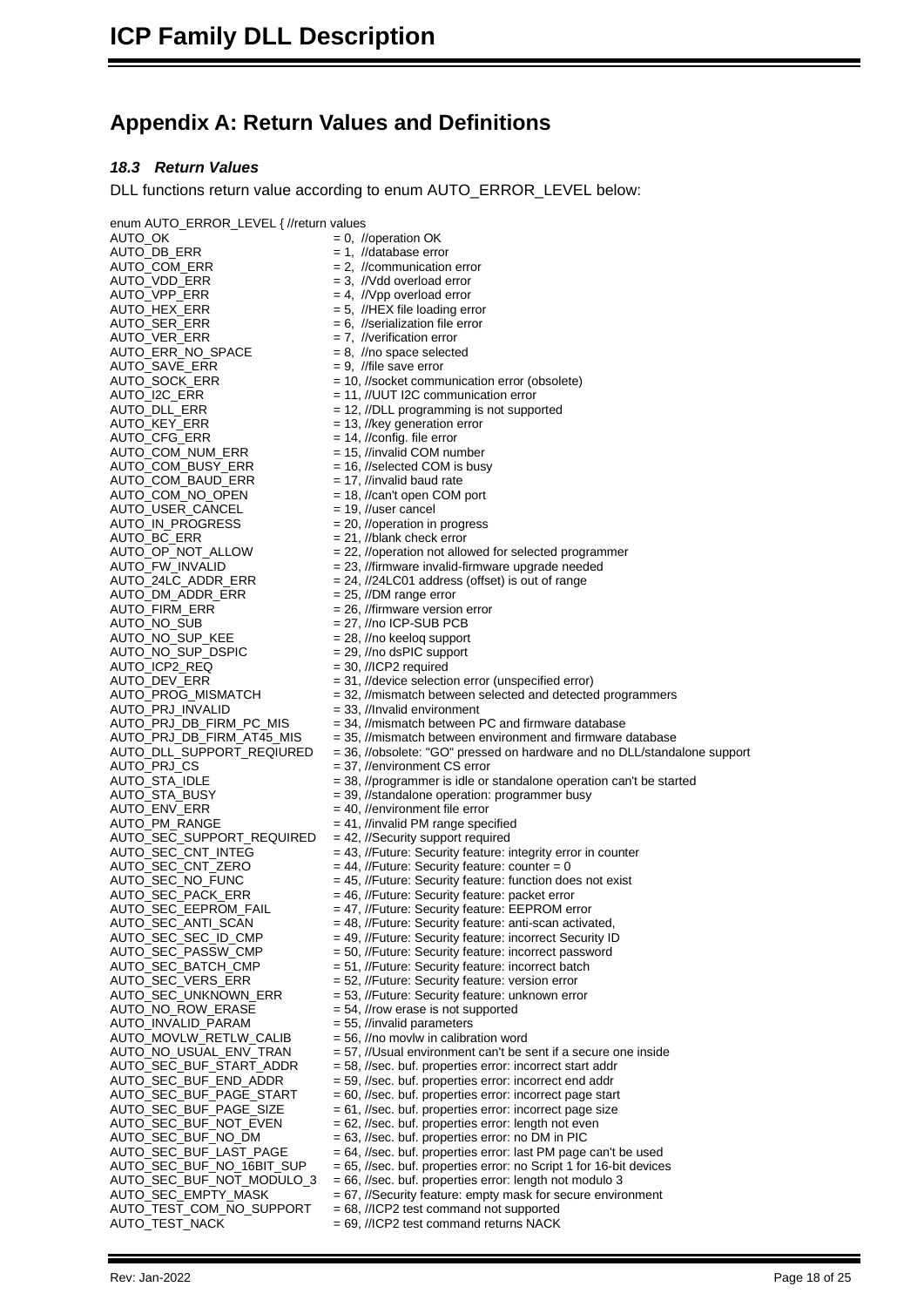# **ICP Family DLL Description**

 $AUTO_NO_SUP_P32$  = 70, //no PIC32 support<br>AUTO\_PIC32\_BUSY\_OR\_DAMAGED = 71, //PIC32 is busy or damaged AUTO\_PIC32\_BUSY\_OR\_DAMAGED<br>AUTO\_PIC32\_CP\_OR\_DAMAGED AUTO\_PE\_CALIB<br>AUTO\_PC\_DRV\_STA\_CONFLICT AUTO\_NO\_FIRMWARE\_P32<br>AUTO\_G3\_REQUIRED AUTO\_DUAL\_PART\_MISMATCH AUTO\_NOT\_ALLOWED\_IN\_DUAL<br>AUTO\_DUAL\_PART\_ILLEGAL\_PIC<br>AUTO\_FBOOT\_BLANK\_ERR AUTO\_FWU\_SELECTDEVICE<br>AUTO\_FWU\_NOT\_FTB9 AUTO\_FWU\_NOT\_ACTIVATION = 131, //Selected HEX file is not a file for activation of options<br>AUTO\_FWU\_VERSION\_14\_2 = 132, //Firmware 14.2 is not allowed AUTO\_FWU\_VERSION\_14\_0 = 133, //14.0 is the minimum firmware version for ICP2-Portable<br>AUTO\_FWU\_INVALIDFILE = 134, //Selected HEX file is not a file for firmware upgrade AUTO\_FWU\_VERSION\_UNKNOWN

AUTO\_PIC32\_CP\_OR\_DAMAGED = 72, //PIC32 is code protected or damaged<br>AUTO\_PIC32\_PE\_ANSWER = 73, //PIC32 programming executive: no are AUTO\_PIC32\_PE\_ANSWER = 73, //PIC32 programming executive: no answer<br>AUTO\_PIC32\_PE\_VERSION = 74, //PIC32 programming executive: incorrect v<br>AUTO\_SEC\_BUF\_NO\_32BIT\_SUP = 75, //no security support for PIC32 = 74, //PIC32 programming executive: incorrect version AUTO\_SEC\_BUF\_NO\_32BIT\_SUP = 75, //no security support for PIC32 AUTO\_CNT\_ZERO = 76, //non-secure (low-endurance) counter is 0<br>AUTO\_SQTP\_CONFLICT = 77, //serialization from PC is not allowed if star  $AUTO_SQTP_CONFLICT$  = 77, //serialization from PC is not allowed if standalone serialization=ON<br> $AUTO_NALID_DEVICE_CFG$  = 78, //invalid device number in CFG file. Use latest DLL AUTO\_INVALID\_DEVICE\_CFG = 78, //invalid device number in CFG file. Use latest DLL<br>AUTO\_DEV\_ID\_NO\_SUPPORT = 79, //Device ID read is not supported for the family AUTO\_DEV\_ID\_NO\_SUPPORT  $= 79$ , //Device ID read is not supported for the family<br>AUTO\_ROW\_PM\_RANGE  $= 80$ , //invalid PM range due to row size AUTO\_ROW\_PM\_RANGE = 80, //invalid PM range due to row size<br>AUTO\_PE\_MISMATCH = 81, //Programming executive: mismate  $= 81$ , //Programming executive: mismatch between environment and firmware  $= 82$ , //No pull-down on PGD line AUTO\_PE\_NO\_PGD\_PULLDOWN = 82, //No pull-down on PGD line AUTO\_PE\_VER = 83, //PE verification failed  $AUTO_PE_NO_1N_ENV$  = 84, //PE does not present in environment<br>AUTO\_PE\_CALIB = 85, //invalid calibration/diagnostic data AUTO\_PC\_DRV\_STA\_CONFLICT = 86, //conflict between PC-driven and standalone modes<br>AUTO\_CALIB\_WORD\_1\_CORRUPT = 87, //Calibration word 1 corrupted during programming AUTO\_CALIB\_WORD\_1\_CORRUPT = 87, //Calibration word 1 corrupted during programming<br>AUTO\_CALIB\_WORD\_2\_CORRUPT = 88, //Calibration word 2 corrupted during programming AUTO\_CALIB\_WORD\_2\_CORRUPT = 88, //Calibration word 2 corrupted during programming<br>AUTO\_ENV\_NUM\_OUT\_RANGE = 89, //Specified environment number is out of range  $= 89$ , //Specified environment number is out of range  $= 90$ , //Device acquire timeout AUTO\_CYBL\_ACQUIRE\_TIMEOUT = 90, //Device acquire timeout AUTO\_CYBL\_SROM\_ACT\_TIMEOUT = 91, //SROM operation timeout AUTO\_CYBL\_VIRGIN\_DEVICE = 92, //Device is VIRGIN<br>AUTO\_CYBL\_SWD\_ACK\_FAULT = 93, //ACK response for = 93, //ACK response for SWD transfer is not OK  $AUTO_NO_FIRMWARE_CYBL$  = 94, //no firmware for CYBL10x6x<br>AUTO NO FIRMWARE 12C = 95, //no firmware for 12C  $AUTO_NO_FIRMWARE_12C$  = 95, //no firmware for I2C<br> $AUTO_NO_FIRMWARE_DSPIC$  = 96. //no firmware for dsPIC  $\overline{A}$ UTO\_NO\_FIRMWARE\_DSPIC = 96, //no firmware for dsPIC<br>AUTO\_NO\_FIRMWARE\_P32 = 97. //no firmware for PIC32  $= 98$ , //G3 (ICP3M) is required for selected device AUTO\_G3\_NO\_PIC17C = 99, //PIC17C is not supported by G3 (ICP3M)  $AUTO<sub>–</sub>RESERVED<sub>–</sub>100$  = 100, //reserved AUTO\_DEMO\_ERR = 101, //demo version<br>AUTO\_OTP\_NOT\_BLANK = 102, //OTP area is n AUTO\_OTP\_NOT\_BLANK  $= 102$ , //OTP area is not blank, no programming is allowed<br>AUTO\_OTP\_VER\_ERR  $= 103$ , //OTP verification error AUTO\_OTP\_VER\_ERR = 103, //OTP verification error<br>AUTO\_FBOOT\_VER\_ERR = 104, //FBOOT verification er AUTO\_FBOOT\_VER\_ERR = 104, //FBOOT verification error<br>AUTO\_DUAL\_PART\_ILLEGAL\_BUF = 105, //illegal partition mode in p = 105, //illegal partition mode in programming buffer = 106, //partition mode mismatch = 107, //operation is not allowed in dual partition mode<br>= 108, //illegal partition mode in PIC AUTO\_FBOOT\_BLANK\_ERR = 109, //FBOOT blank check error<br>AUTO\_ENV\_SIZE\_ERR = 110, //environment size is too bi AUTO\_ENV\_SIZE\_ERR = 110, //environment size is too big for connected programmer<br>AUTO\_GANG\_COMBO\_MISMATCH = 111, //mismatch between ICP2-GANG and ICP2-COMBO = 111, //mismatch between ICP2-GANG and ICP2-COMBO AUTO\_SWD\_DEVICE\_PROTECTED = 112, //SWD device is protected<br>AUTO\_DEVICE\_PROTECTED = 112, //Device is protected (sam = 112, //Device is protected (same errorcode as for AUTO\_SWD\_DEVICE\_PROTECTED) AUTO\_SECURITY\_BIT\_VER\_ERR = 113, //Security bit verification error<br>AUTO\_CANT\_CONNECT\_TO\_UUT = 114, //can't connect to UUT (target  $= 114$ , //can't connect to UUT (target) AUTO\_SINGLE\_WORD\_RD\_NO\_SUP = 115, //single word read not supported AUTO\_SINGLE\_WORD\_WR\_NO\_SUP = 116, //single word write not supported AUTO\_ERASE\_WRITE\_TIMEOUT = 117, //erase or write timeout<br>AUTO\_UPDI\_TINY\_CRC\_FAULT = 118, //CRC fail. Execute pro AUTO\_UPDI\_TINY\_CRC\_FAULT = 118, //CRC fail. Execute programming with enabled bulk erase<br>AUTO\_CANT\_CONNECT\_TO\_UPDI = 119, //can't connect to UPDI UUT (target) AUTO\_CANT\_CONNECT\_TO\_UPDI = 119, //can't connect to UPDI UUT (target)<br>AUTO\_CANT\_CONNECT\_TO\_TPI = 120, //can't connect to TPI UUT (target) AUTO\_CANT\_CONNECT\_TO\_TPI = 120, //can't connect to TPI UUT (target)<br>AUTO\_FTDI\_LATENCY\_BIG = 121, //FTDI latency is too big AUTO\_FTDI\_LATENCY\_BIG = 121, //FTDI latency is too big<br>AUTO\_FWU\_CONS\_INVALID = 122, //Unexpected error: Con AUTO\_FWU\_CONS\_INVALID = 122, //Unexpected error: Cons.Valid is false<br>AUTO\_FWU\_VERSION\_3\_2 = 123, //Firmware version must be 3.2 or grea = 123, //Firmware version must be 3.2 or greater<br>= 124, //Select Device error AUTO\_FWU\_NOT\_FTB9 = 125, //Hex file error: not FTB9 firmware file<br>AUTO\_FWU\_NOT\_G3 = 126, //Hex file error: not G3 firmware file AUTO\_FWU\_NOT\_G3 = 126, //Hex file error: not G3 firmware file<br>AUTO\_FWU\_NOT\_ICP2 = 127, //Hex file error: not ICP2 firmware f AUTO\_FWU\_NOT\_ICP2 = 127, //Hex file error: not ICP2 firmware file<br>AUTO\_FWU\_NOT\_ICP01 = 128, //Hex file error: not ICP-01 firmware file  $= 128$ , //Hex file error: not ICP-01 firmware file AUTO\_FWU\_CHECKSUM = 129, //Hex file checksum error AUTO\_FWU\_NOT\_PORT\_ACTIVATION = 130, //Selected HEX file is not a file for activation of ICP2-Portable options

- $= 132$ , //Firmware 14.2 is not allowed
- 
- 
- = 134, //Selected HEX file is not a file for firmware upgrade<br>= 135, //Unknown firmware version
- 

AUTO\_STM32L1\_ERRATA\_PCROP\_NO\_RDP = 136, //PCROP can't be enabled with RDP Level 0 – see errata sheet };

#### <span id="page-18-0"></span>*18.4 Definitions*

<span id="page-18-1"></span>18.4.1 Action List

- enum ACTION\_LIST {<br>ACT\_PROG  $ACT_VER$  = 2, //PC-driven verification  $ACT$ <sub>\_READ</sub> = 3, //PC-driven read
	- $= 1$ , //PC-driven programming
	-
	-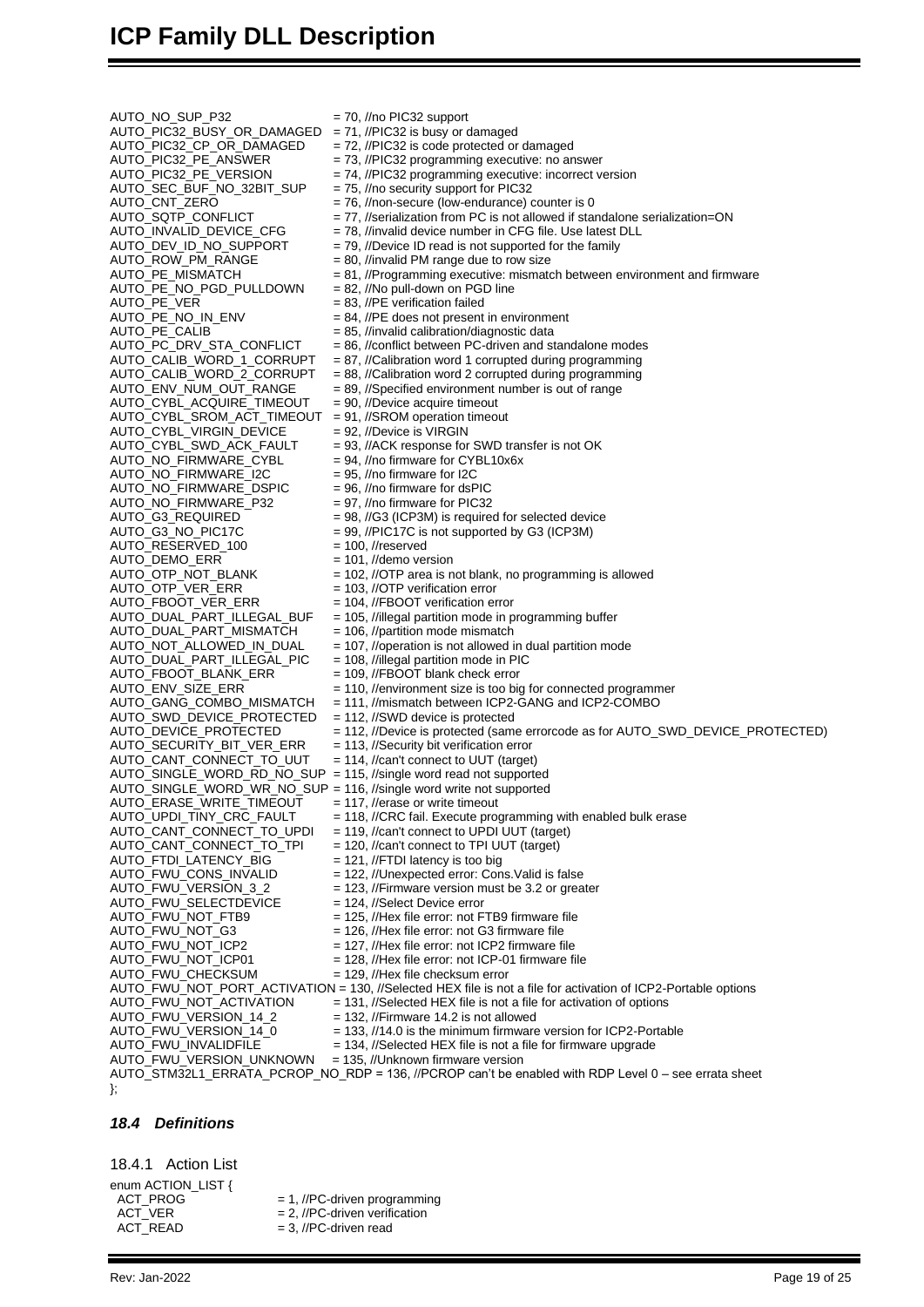```
ACT\_BC = 4, //PC-driven blank check
 ACT_STA_PROG = 5, //Standalone programming<br>ACT_STA_GET_RES = 6, //Standalone: communicate
 ACT\_STA\_GET\_RES = 6, //Standalone: communicate and get latest results ACT\_STA\_CLR\_RES = 7, //Standalone: communicate and clear all latest res
                                 = 7, //Standalone: communicate and clear all latest results
  ACT_STA_START_PROG = 8, //Standalone: start standalone programming (NOTE: should be monitored then for completion)
};
18.4.2 Memory Spaces (PC-driven Operation)
enum MEMORY_SPACES {<br>PM SPACE
 PM\_SPACE = 0x0001, //program memory (flash)<br>ID SPACE = 0x0002, //User ID memory
 ID\_SPACE<br>DM\_SPACE = 0x0002, //User ID memory EE
 DM_SPACE = 0x0004, //data memory EEPROM)<br>CM_SPACE = 0x0008, //calibration memory (not
 CM\_SPACE = 0x0008, //calibration memory (not supported)<br>FU SPACE = 0x0010, //configuration word
 FU_SPACE = 0x0010, //configuration word<br>BM_SPACE = 0x0020, //boot memory
 BM\_SPACE = 0x0020, //boot memory<br>OTP_SPACE = 0x0040, //OTP memory
                                 = 0x0040, //OTP memory
  ALL_SPACE = PM_SPACE | ID_SPACE | DM_SPACE | FU_SPACE | BM_SPACE, //all excluding OTP
  LAST_SPACE = 0x0080
};
18.4.3 Programmer Type and Mode
enum PROG_TYPE {
 PROG_ICP01 = 0, //ICP-01<br>PROG ICP2 = 1, //ICP2 o
 PROG_ICP2 = 1, //ICP2 or ICP2(HC)<br>PROG_GANG4 = 2, //ICP2-GANG/ICP2
 PROG_GANG4 = 2, //ICP2-GANG/ICP2-COMBO (multichannel)<br>PROG_GANG4_SINGLECHAN = 3, //ICP2-GANG/ICP2-COMBO (single channe
                                             = 3, //ICP2-GANG/ICP2-COMBO (single channel)<br>= 4, //ICP2-Portable
 PROG_PORTABLE
  PROG_LAST
};
enum PROG_MODE {<br>SPM PCDRIVEN
                                             = 0. //PC-driven mode
 SPM_STANDALONE = 1, //Standalone mode
  SPM_LAST
};
18.4.4 Usage of RAM Buffer
enum RAM_BUF_USAGE {<br>RAM_BUF_NO
 RAM\_BUF\_NO = 0, //not used (default)<br>RAM\_BUF\_PM = 1, //override PM
 RAM_BUF_PM = 1, //override PM<br>RAM_BUF_DM = 2, //override DM
 RAM_BUF_DM = 2, //override DM (EEPROM)<br>RAM_BUFPMDM = 3, //override PM and DM (12
 RAM_BUF_PM_DM = 3, //override PM and DM (128 per each, for future use)<br>RAM_BUF_SEC_COM = 4 //internal use only: security feature related communi
                                             = 4 //internal use only: security feature related communication between PC and ICP
};
18.4.5 Environment Status
enum PRJ_VAL {<br>prjUNKNOWN
 prjUNKNOWN = 0, //unknown state (for PC only)<br>prjLOADING = 1, //environment loading/validat
 prjLOADING = 1, //environment loading/validation in progress<br>prjINVALID = 2, //invalid environment
 prjINVALID = 2, //invalid environment<br>prjVALID = 3, //valid environment
                                             = 3, //valid environment
};
18.4.6 Additional Definitions
```
<span id="page-19-5"></span><span id="page-19-4"></span><span id="page-19-3"></span><span id="page-19-2"></span>See files "fr\_exp.h" and "fr\_icp2.h" for more definitions

### **19 Appendix B: Software Examples**

<span id="page-19-6"></span>Contact Softlog Systems for more examples

#### *19.1 Software Example: PC-Driven Mode, Single Channel*

```
// This example shows how to use ICP2 in PC-driven mode
// Be sure that COM port and other settings in *.cfg file meet your hardware setup
#include "fr_exp.h"
#include "c_icpexp.h"
```

```
#define CFG_FILE "icp01.cfg"
```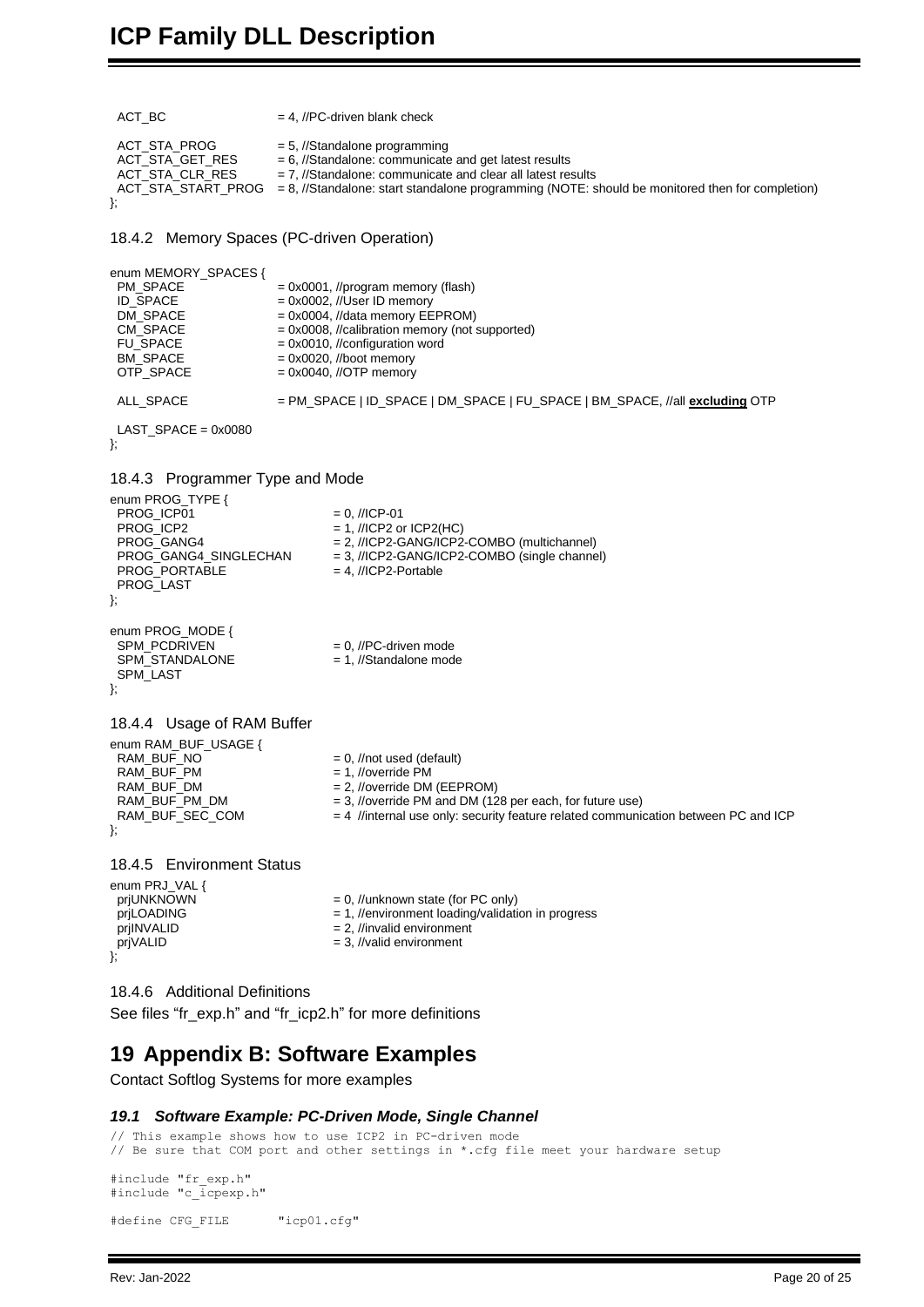```
#define HEX_FILE "hex1.hex"
#define SER FILE
#define MY_ACTION ACT_PROG //action = PC-driven programming
#define MEM_SPACE ALL_SPACE //selected operation will apply to all memory spaces
#define PM_USER 0 0 //0-full PM range, 1-user defined<br>#define PM_START 0 0 //not valid if PM_USER=0
#define PM_START 0 0 //not valid if PM_USER=0<br>#define PM_END 0 0 //not valid if PM_USER=0
                                      //not valid if PM_USER=0
#define DM_USER 1 //1-user defined DM (EEPROM) range
#define DM START
#define DM_END 0x3F //DM end
int FullCycle(void)
{
int ret; //errorcode
   ret = IcpStartApplication (CFG_FILE);
  if(ret)
    return ret;
  ret = IcpInitCom (0, 0, 0); //init COM from *.cfg file
   if(ret) {
    IcpEndApplication();
     return ret;
   }
   //At this point application and USB/RS-232 COM port are successfully open
   //Load HEX and serialization (SQTP) files (SQTP file is optional, define it as "" if not required)
 //------------------------------------------------------------------------------------------------
   ret = IcpLoadHexAndSerFile (HEX_FILE, SER_FILE);
   if(ret) {
     IcpEndApplication(); //it also closes opened COM
     return ret;
   }
   //Enable progress window (optional)
  //--- IcpEnableProgressWindow (1);
   //Maximize speed of PC operation (optional)
   //-----------------------------------------
   IcpSetSleepOnWaitingRS232(0); //no sleep
   //Set DM (EEPROM) memory range (optional)
   //---------------------------------------
   IcpSetDmRange (DM_USER, DM_START, DM_END);
   //Execute programming - this operation can be done several times
   //--------------------------------------------------------------
   ret = IcpDoAction ( MY_ACTION,
                        MEM SPACE,
                        PM USER,
                        PM_START,
                        PM_END,
                        0,
\mathbb{I}^{\mathfrak{m}});
   }
   IcpEndApplication();
   return ret;
}
19.2 Software Example: Standalone Mode, Gang Programming
/* This example shows how to use ICP2-GANG/ICP2-COMBO:
1) One-time operation: validate that environments inside ICP2-GANG channels
are OK, otherwise transfer desired environment to the non-volatile memory of the programmer
IMPORTANT: transfer environment as less as possible to keep endurance of internal ICP2 flash (10K 
cycles minimum, 100K typical)
2) Multiple operation: GANG programming
Be sure that COM port and other settings in *.cfg file meet your hardware setup
```
#include "fr\_exp.h" #include "c\_icpexp.h"

#define CFG\_FILE "icp01.cfg"

<span id="page-20-0"></span>\*/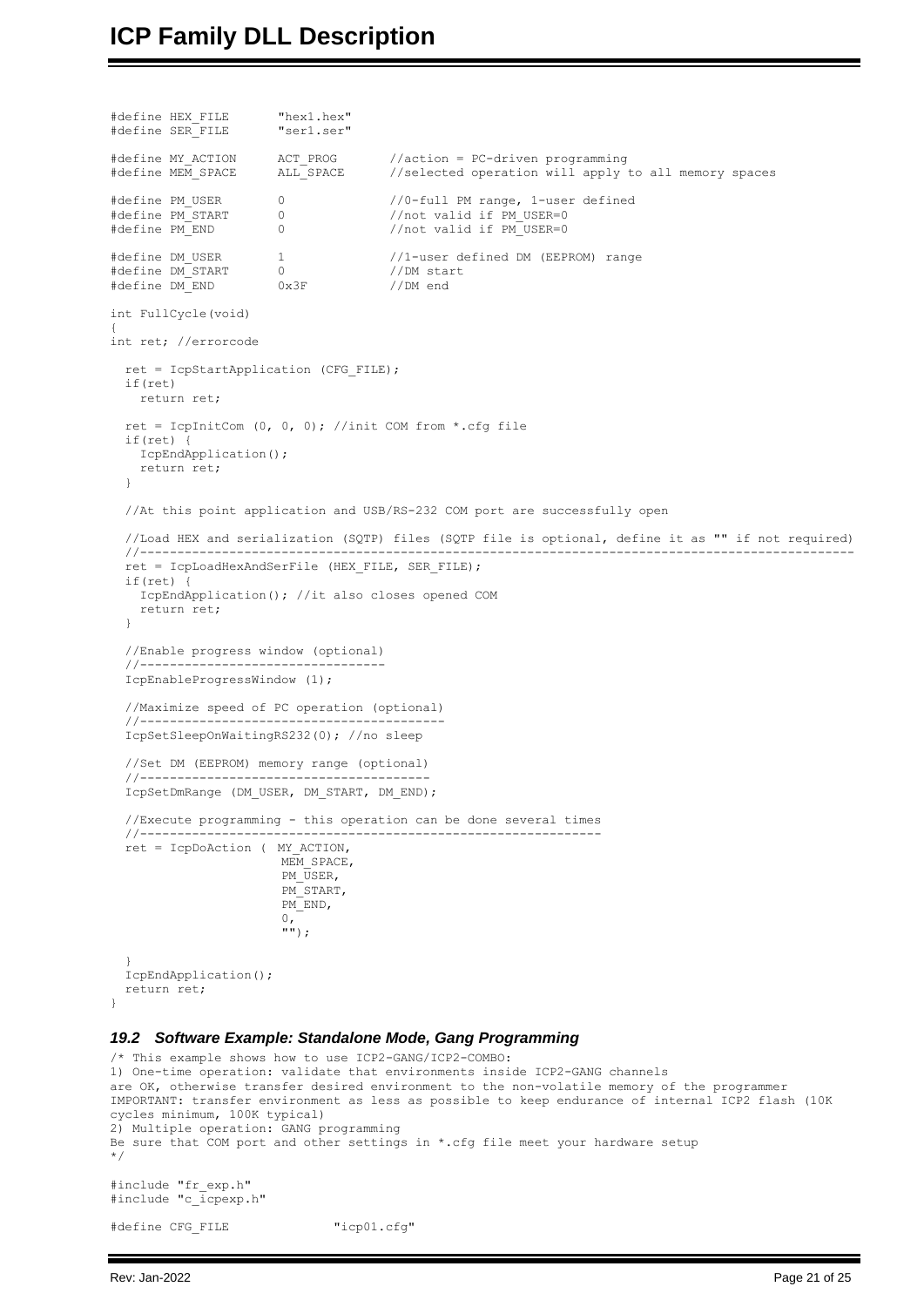# **ICP Family DLL Description**

```
#define CHANNEL_QUAN 4 //4 GANG channels
unsigned short MyChecksum = 0xA882; //example
char MyEnvFile[] = "MyEnv.pj2"; //example
int Res[CHANNEL QUAN]; //programming results for all GANG channels
int FullCycle(void)
{
int ret;
   ret = IcpStartApplication (CFG_FILE);
   if(ret)
    return ret;
  ret = IcpInitCom (0, 0, 0); //init COM from *.cfg file
   if(ret) {
    IcpEndApplication();
     return ret;
  }
   //At this point application and USB/RS-232 COM port are successfully open
   //Validate that all channels contain correct environment
 //------------------------------------------------------
   ret=ValidateEnvironments(); //see function below
   Sleep(1500); //delay should be at least 1 sec due to internal "dispatcher" delay in ICP firmware
   //Execute programming - this operation can be done several times
   //--------------------------------------------------------------
   if (! ret) {
    ret=ProgramGang();//see function below
     //<Analyze Res[]
   }
   IcpEndApplication();
   return ret;
}
   // Validate that all channels contain correct environment
   // (***only after selection of new project/product***)
                                          // ======================================================
int ValidateEnvironments(void)
{
int ch_i;
int err;
int update_env;
ICP_INFO ChannelInfo;
   IcpEnableProgressWindow(0); //disable progress window (can be enabled if you wish)
  for (ch_i=0; ch_i<CHANNEL_QUAN; ch_i++) //channel-by-channel
\left\{\right. //Step 1.1: select GANG single channel + PC-driven
 //------------------------------------------------
     IcpDllSelectProg(PROG_GANG4_SINGLECHAN, SPM_PCDRIVEN, ch_i);
     //Step 1.2: Read environment info from a selected channel
 //-------------------------------------------------------
     err = IcpDllGetInfoSingle(&ChannelInfo);
     //<analyze err>
    update env=0; //prepare
     if (ChannelInfo.iValid) //valid structure
     {
      if (ChannelInfo.iEnvStat==prjINVALID) //invalid environment
         update_env=1;
       else if (ChannelInfo.iEnvHexFileCs != MyChecksum) //incorrect HEX checksum
        update_env=1;
       //additional analysis can be added here
 }
    if (update env) //environment to be updated
     {
       //Transfer environment
      //--------------------
      IcpEnableProgressWindow(1); //enable progress window
      err = IcpTransferEnvironmentToIcp(MyEnvFile); //transfer environment
       //<analyze err>
       IcpEnableProgressWindow(0); //disable progress window
     }
 }
   return err;
}
   // GANG Programming
```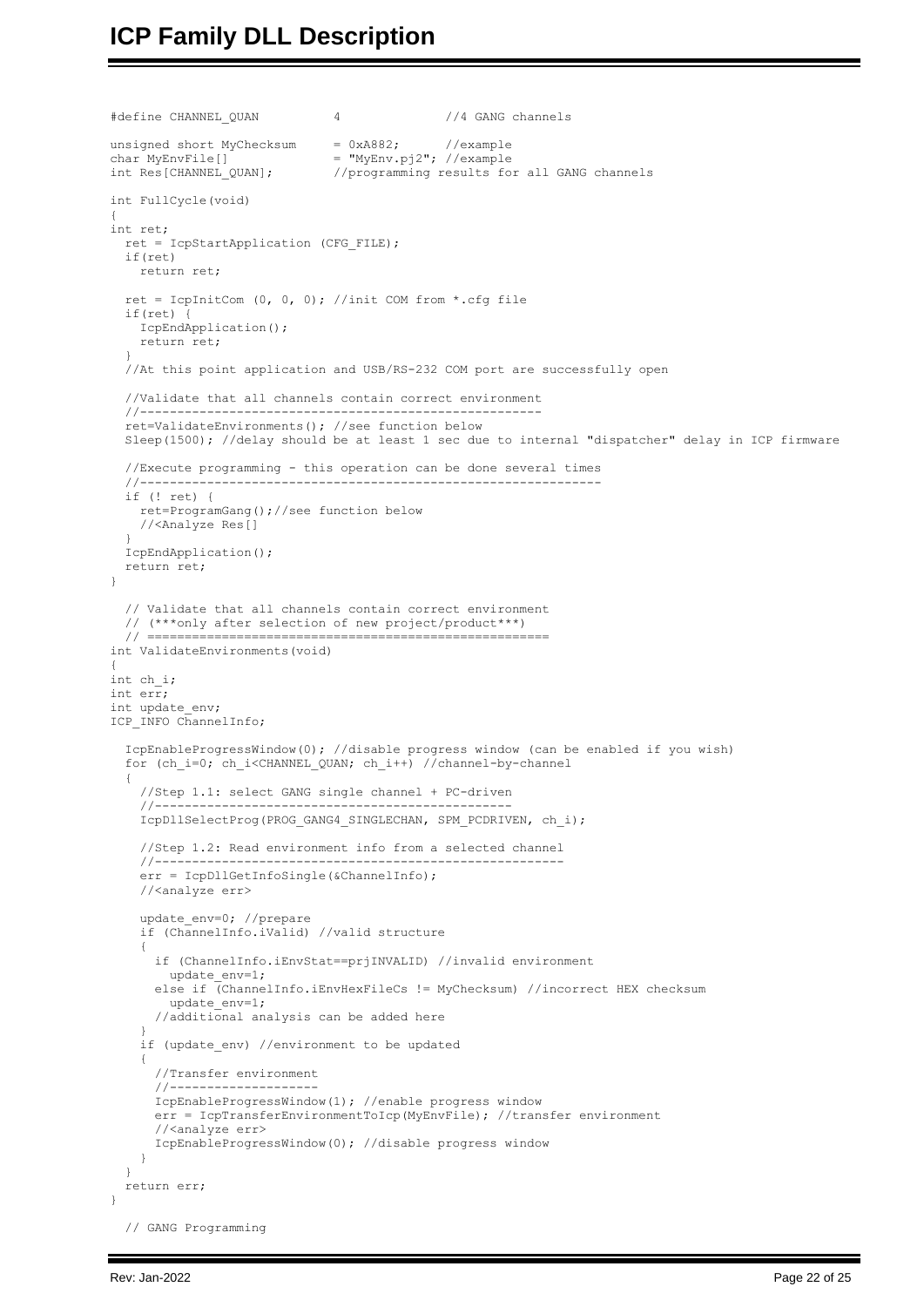```
 // ================
int ProgramGang(void)
{
int ch_i;
int err;
   // Step 1: select programmer as GANG + standalone
   // ----------------------------------------------
   IcpDllSelectProg(PROG_GANG4, SPM_STANDALONE, 0);
   // Step 2: execute programming
  1/1 ----
   IcpEnableProgressWindow (1);//enable progress window (optional)
   err=IcpDoAction(
        ACT STA PROG, //aAction
         0, //aMemorySpace (does nothing in standalone programming)<br>0. //aPmUserRange (does nothing in standalone programming)
                        //aPmUserRange (does nothing in standalone programming)
0, \frac{1}{2} //aPmAddrBeg (does nothing in standalone programming)
0, \frac{1}{2} //aPmAddrEnd (does nothing in standalone programming)
         \begin{array}{lll} 0, & // a SaveResult \\ \texttt{""}, & // a ReadFile \end{array}//aReadFile
 IcpEnableProgressWindow (0);//disable progress window
   //Step 2.3: Analyze result
 //------------------------
   if (err==AUTO_OK)
   {
     ; //do nothing, all channels OK
   }
   else
   {
    for (ch_i=0; ch_i<CHANNEL_QUAN; ch_i++)
      Res[ch i]=IcpReadStaResOneCh(ch i); //read and save all results
\qquad \qquad return err;
}
```
#### <span id="page-22-0"></span>*19.3 More Software Examples*

Contact Softlog Systems for more software examples (GANG programming with RAM buffer, other PC operations during programming, final test functions, etc.)

### <span id="page-22-1"></span>**20 Known Issues**

#### <span id="page-22-2"></span>*20.1 FPU Exception Issue (Some Software Components only)*

There is a known issue with IcpDll.dll due to its enabling FPU exceptions in the current process. Some software components may require those exceptions to be disabled. To work around this issue the following piece of code should be used (example is in C):

```
#include <float.h>
#define FP_PROTECT() control87( MCW EM, MCW EM)
```
Provided the above code is included in the compilation unit, the program should call FP\_PROTECT() after every IcpXX() call

# <span id="page-22-3"></span>**21 Revision History**

- Revision 12.1.3a (Jan-22):
	- added reference to 32-bit and 64-bit DLL: see Install "ICP DLL" (32-bit and 64-bit)
	- added description of family-based activation system: see [Family-based Activation System](#page-3-0)
	- added description of new functions
- Revision 8.35.1a (Jan-20):
	- paragraph [Configuration File \(\\*.cfg\):](#page-3-2) added "Export Configuration (CFG) File…"
	- added functions IcpFirmwareUpgrade, IcpEnableFtdiLatencyFix
	- expanded structure ICP\_INFO (added iSqtpRemained and iTemperatureSens)
	- added paragraph [Known Issues](#page-22-1)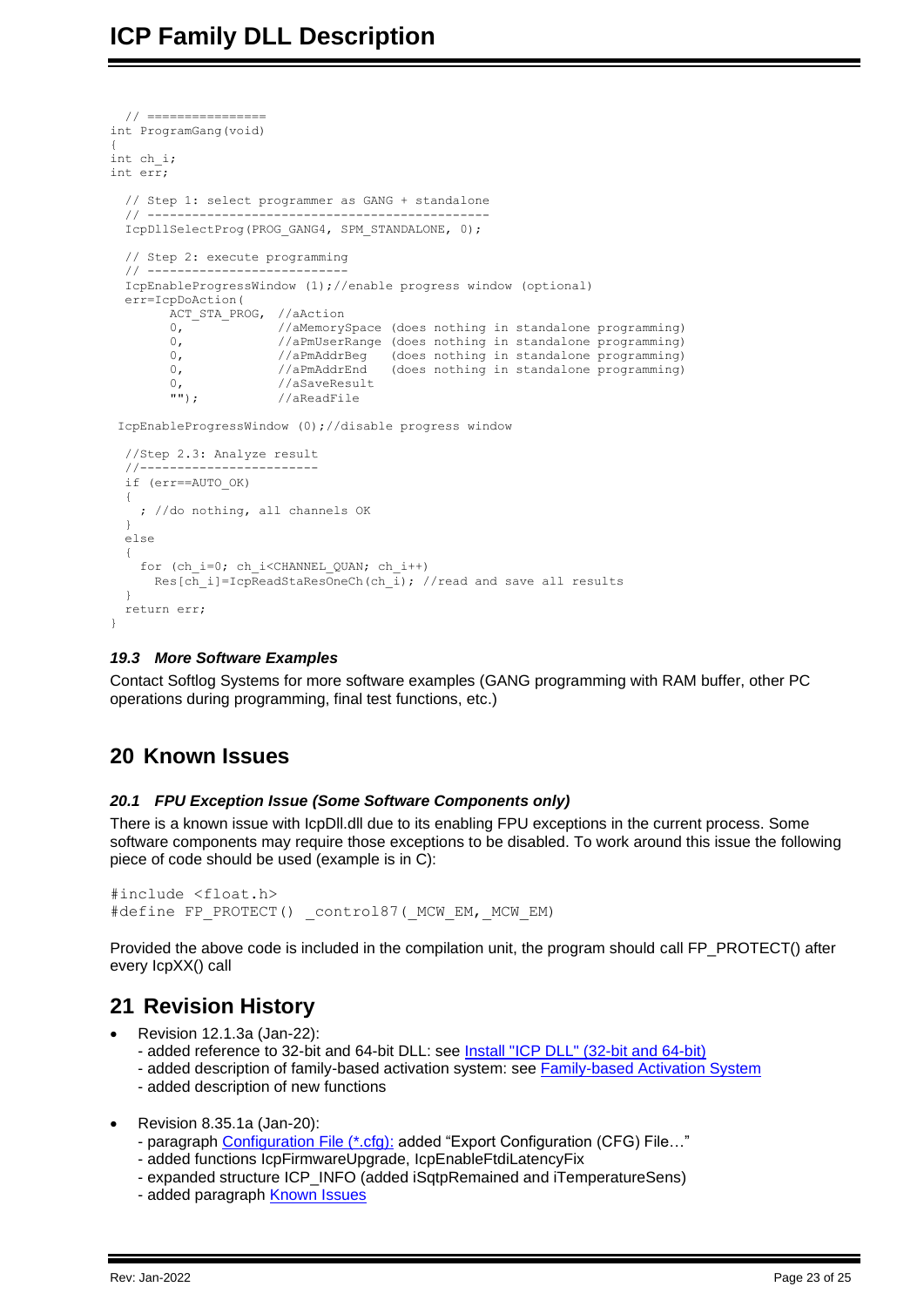- Revision 8.8.1a (Jul-18):
	- added reference to new product ICP2-Portable(G3)
	- updated structure ICP\_INFO
	- increased number of COMs to 256
- Revision 8.1.1a (Mar-17):
	- added reference to new products ("G3 products"): ICP2(G3), ICP2-GANG(G3) and ICP2-COMBO(G3)
	- added more spaces to enum MEMORY\_SPACES
- Revision 4.16.1a (Jan-16):
	- added maximum COM port warning
	- minor description changes
- Revision 4.13.1a (Jan-15):
	- changed ICP software setup destination (new: C\Softlog\..., old: C:\Program Files\Soft-Log)
	- added ICP2-COMBO related info
	- added description of 1500ms delay between PC-driven and standalone commands
- Revision 4.12.1 (Aug-13):
	- added description of IcpSetChipEraseBeforeProg see [6.16](#page-8-1)
	- Device ID read is also available for PIC24/dsPIC33 see [6.14](#page-7-4)
	- added warnings for data manipulation see chapters [10](#page-11-2) and [12](#page-13-0)
- Revision 4.10.1 (Aug-12): added Gap Eliminator™ paragraph
- Revision 4.9.2 (Apr-2012): added description of Enhanced ICSP limitations see Chapter [13](#page-14-1)
- Revision 4.9.1 (Jan-2012):
	- added IcpBufWr() and IcpBufRd() for easy modification of programming buffers
	- added "Enhanced and Low-Level ICSP™" see Chapter [13](#page-14-1)
	- added "Secure Programming" see Chapter [14](#page-14-3)
- Revision 4.8.2 (Aug-2011): added "Read Device ID" functionality for IcpSingleWordRead()
- Revision 4.8.1 (Jul-2011):
	- added function IcpCalcPmRange() for the best PM range selection
	- added new return values (AUTO\_SQTP\_CONFLICT, AUTO\_INVALID\_DEVICE\_CFG)

## <span id="page-23-0"></span>**22 Technical Assistance**

You may contact Softlog Systems for technical assistance by calling, sending a fax or e-mail. To help us give you quick and accurate assistance, please provide the following information:

- Software version number, firmware version number and product serial number (if available). This information is displayed at the program start
- Detailed description of the problem you are experiencing
- Error messages (if any)
- Microcontroller part number (if device-related)
- <span id="page-23-1"></span>Send us your "icp01.cfg" file

### **23 Warranty**

Softlog Systems (2006) Ltd. warrants this product against defects in materials and workmanship for a period of 1 (one) year. This warranty will not cover programmers that, in the opinion of Softlog Systems, have been damaged due to abuse, improper use, disassembly, replacement of parts or attempted repair by anyone other than an authorized Softlog Systems service technician.

This product must be returned to the supplier for warranty service within the stated period. The buyer shall pay all shipping costs and other charges or assessments for the product by the supplier.

Softlog Systems shall not be liable for any indirect, incidental, or consequential damages, regardless of whether liability is based upon breach of warranty, negligence, strict liability in tort, or any other theory, Softlog Systems will never be liable in an amount greater than the purchase price of the products described by this express warranty. No agent, distributor, salesperson, or wholesale or retail dealer has the authority to bind Softlog Systems to any other affirmation, representation, or warranty concerning these goods.

# <span id="page-23-2"></span>**24 Contact**

Softlog Systems (2006) Ltd.